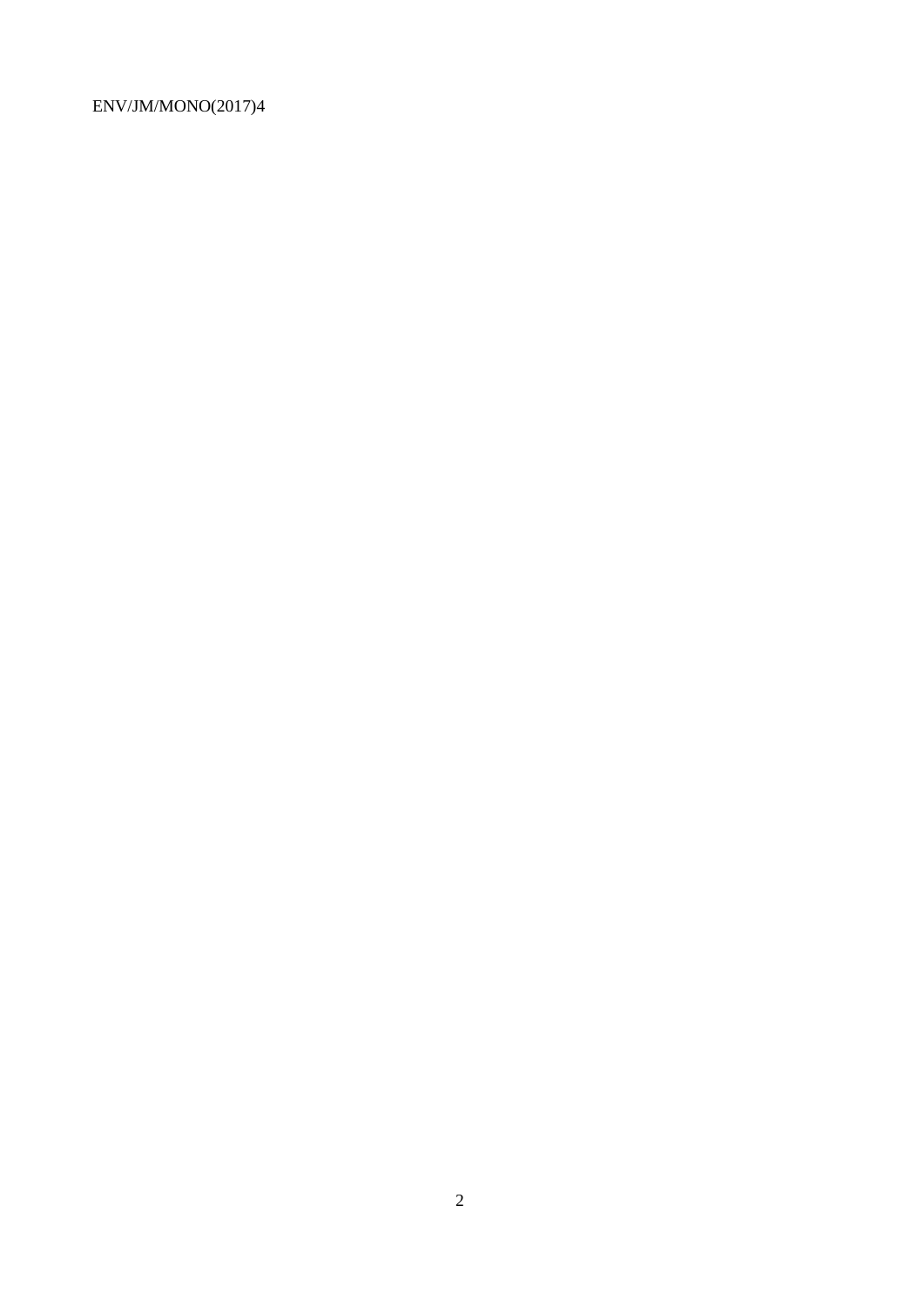## **OECD Environment, Health and Safety Publications**

## **Series on Testing & Assessment**

**No. 261**

## **REPORT OF THE OECD/EFSA WORKSHOP ON DEVELOPMENTAL NEUROTOXICITY (DNT): THE USE OF NON-ANIMAL TEST METHODS FOR REGULATORY PURPOSES**



A cooperative agreement among FAO, ILO, UNDP, UNEP, UNIDO, UNITAR, WHO, World Bank and OECD

**Environment Directorate ORGANISATION FOR ECONOMIC CO-OPERATION AND DEVELOPMENT Paris, 2017**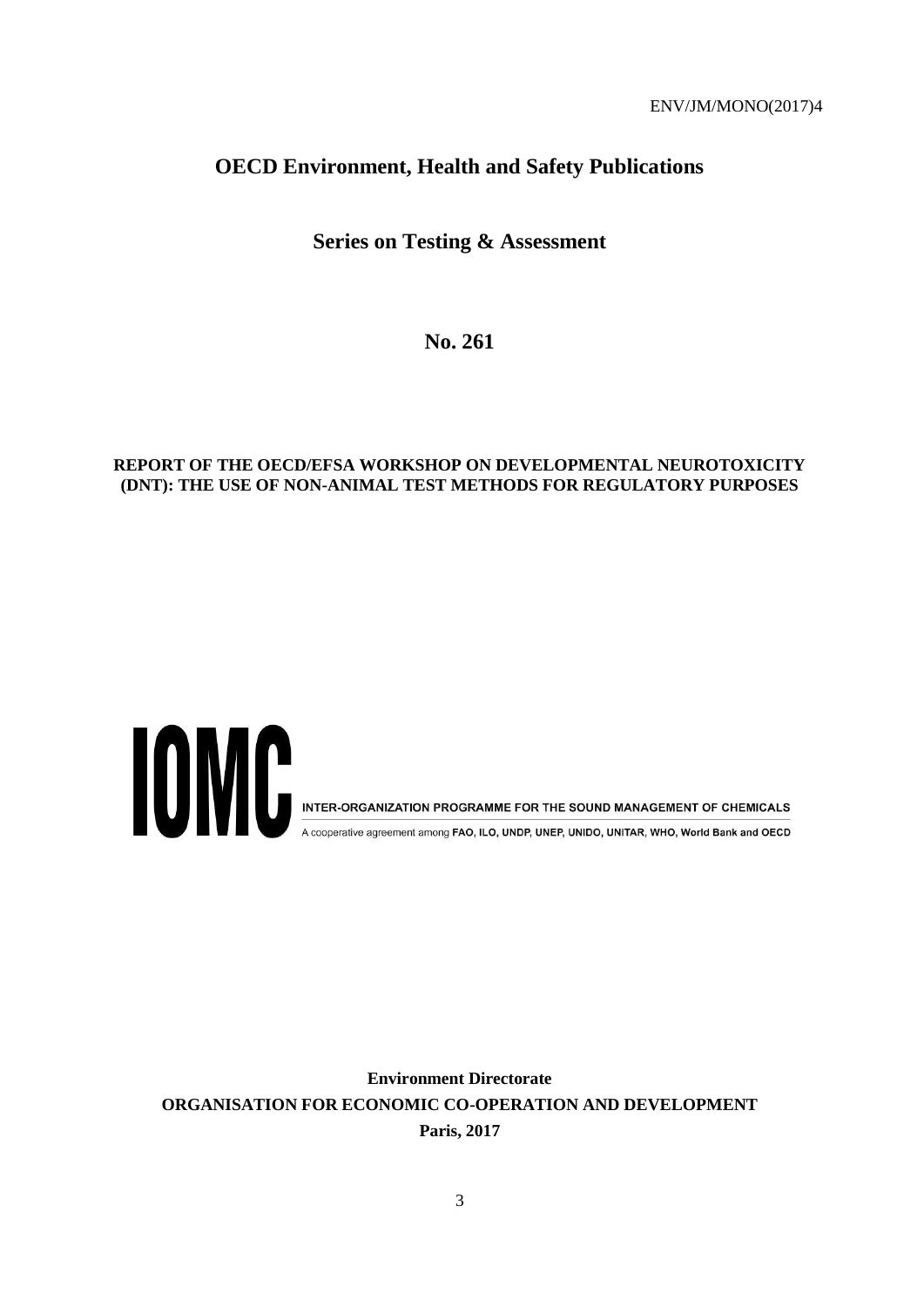### **ABOUT THE OECD**

The Organisation for Economic Co-operation and Development (OECD) is an intergovernmental organisation in which representatives of 35 industrialised countries in North and South America, Europe and the Asia and Pacific region, as well as the European Commission, meet to co-ordinate and harmonise policies, discuss issues of mutual concern, and work together to respond to international problems. Most of the OECD's work is carried out by more than 200 specialised committees and working groups composed of member country delegates. Observers from several countries with special status at the OECD, and from interested international organisations, attend many of the OECD's workshops and other meetings. Committees and working groups are served by the OECD Secretariat, located in Paris, France, which is organised into directorates and divisions.

The Environment, Health and Safety Division publishes free-of-charge documents in 11 different series: **Testing and Assessment; Good Laboratory Practice and Compliance Monitoring; Pesticides; Biocides; Risk Management; Harmonisation of Regulatory Oversight in Biotechnology; Safety of Novel Foods and Feeds; Chemical Accidents; Pollutant Release and Transfer Registers; Emission Scenario Documents; and Safety of Manufactured Nanomaterials.** More information about the Environment, Health and Safety Programme and EHS publications is available on the OECD's World Wide Web site (www.oecd.org/chemicalsafety/).

*This publication was developed in the IOMC context. The contents do not necessarily reflect the views or stated policies of individual IOMC Participating Organisations.*

The Inter-Organisation Programme for the Sound Management of Chemicals (IOMC) was established in 1995 following recommendations made by the 1992 UN Conference on Environment and Development to strengthen co-operation and increase international co-ordination in the field of chemical safety. The Participating Organisations are FAO, ILO, UNDP, UNEP, UNIDO, UNITAR, WHO, World Bank and OECD. The purpose of the IOMC is to promote co-ordination of the policies and activities pursued by the Participating Organisations, jointly or separately, to achieve the sound management of chemicals in relation to human health and the environment.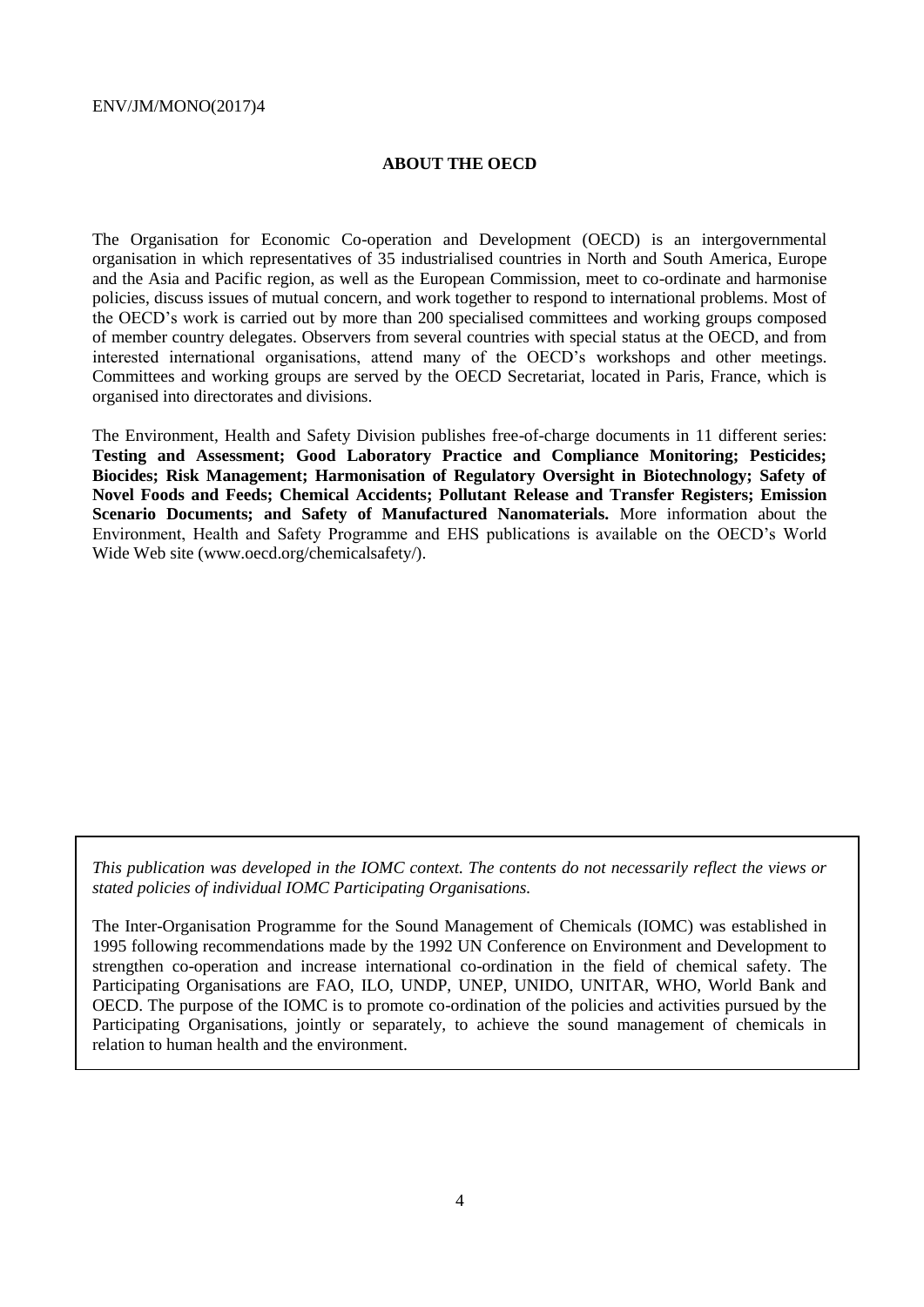**This publication is available electronically, at no charge.**

**For this and many other Environment, Health and Safety publications, consult the OECD's World Wide Web site (www.oecd.org/chemicalsafety/)**

**or contact:**

**OECD Environment Directorate, Environment, Health and Safety Division 2 rue André-Pascal 75775 Paris Cedex 16 France**

**Fax: (33-1) 44 30 61 80** 

**E-mail: ehscont@oecd.org**

*© OECD 2017*

*Applications for permission to reproduce or translate all or part of this material should be made to: Head of Publications Service, RIGHTS@oecd.org, OECD* 2 rue André-Pascal, 75775 Paris Cedex 16, France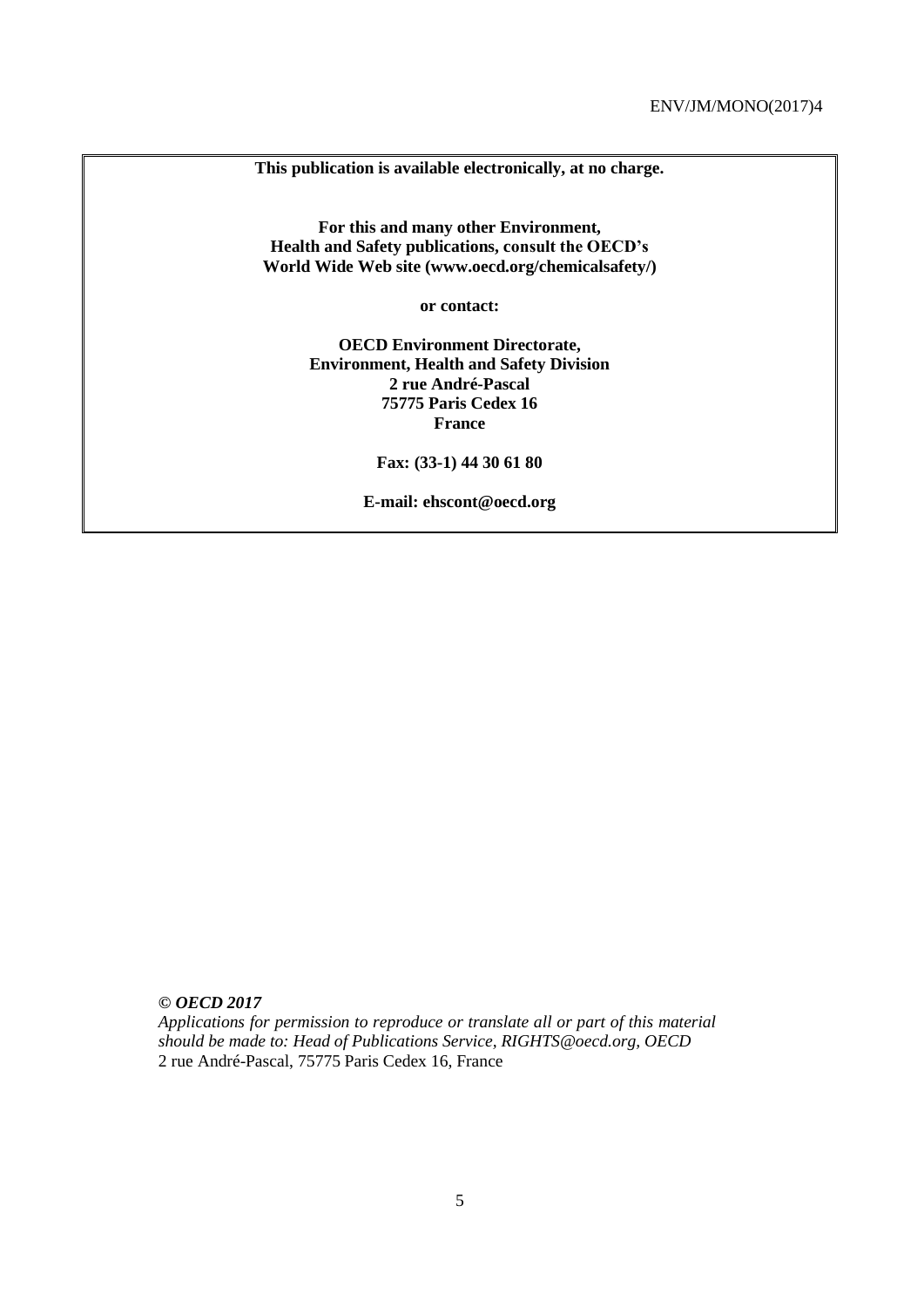#### **FOREWORD**

In November 2015, the European Food Safety Authority (EFSA) proposed a collaboration with the OECD to explore the possibility to establish a battery of in vitro assays for the investigation of developmental neurotoxicity (DNT) potential of chemicals. A project proposal was submitted by EFSA to the Test Guidelines Programme for the organisation of a joint international workshop. This report, agreed by the co-chairs, summarises the discussions and outcomes of the joint OECD/EFSA workshop on DNT, held on 18-19 October, 2016, in Brussels, Belgium.

This document is being published under the responsibility of the Joint Meeting of the Chemicals Committee and the Working Party on Chemicals, Pesticides and Biotechnology, which has agreed that it be declassified and made available to the public.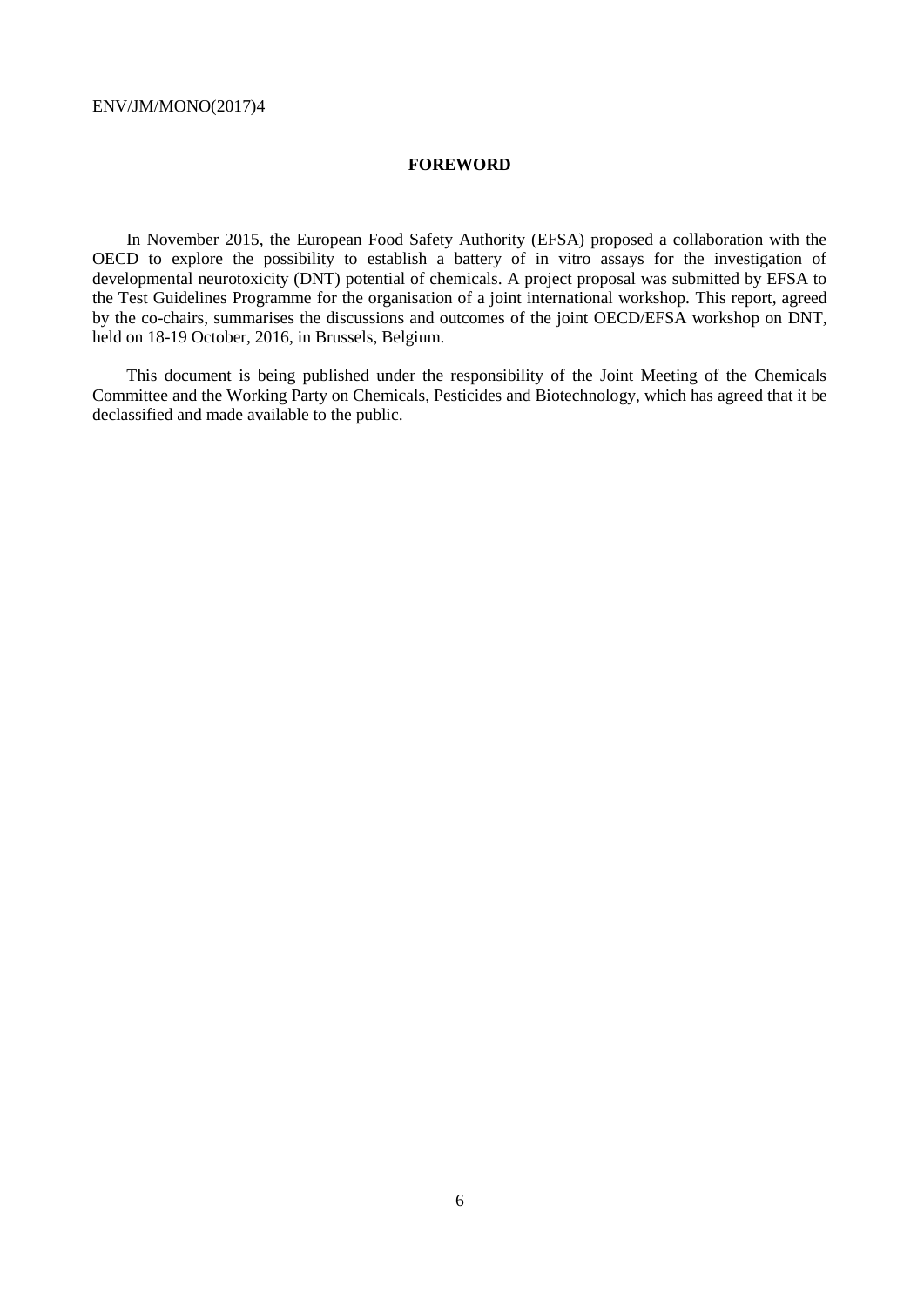## **TABLE OF CONTENTS**

| INTRODUCTION 38                                                  |  |
|------------------------------------------------------------------|--|
|                                                                  |  |
|                                                                  |  |
|                                                                  |  |
|                                                                  |  |
| <b>OUTCOMES AND RECOMMENDATIONS FOR POSSIBLE FURTHER WORK 10</b> |  |
|                                                                  |  |
|                                                                  |  |
|                                                                  |  |
|                                                                  |  |
|                                                                  |  |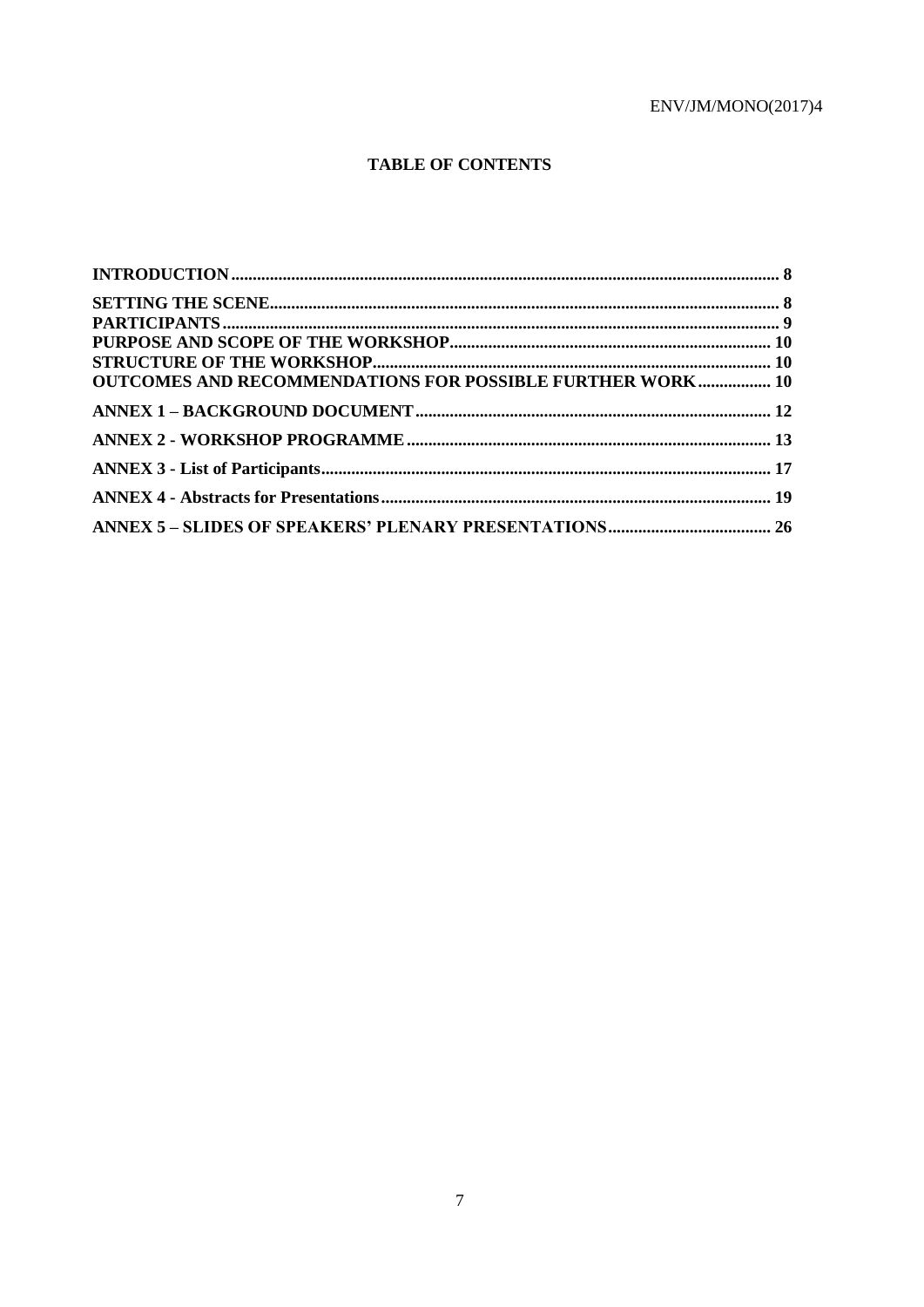## **INTRODUCTION**

1. The overall goal of the workshop was the identification and possible uses of non-animal developmental neurotoxicity (DNT) test methods for the regulatory purpose of screening and testing of chemicals).

2. The workshop was organised to engage in discussions with experts on the regulatory need for alternative DNT methods, the suitability of a proposed battery of in vitro assays for screening chemicals, and recommend actions to facilitate the regulatory use and acceptance of these alternative test methods.

3. Fifty-nine experts from fifteen OECD countries, the European Commission, representatives of Business and Industry Advisory Committee to the OECD (BIAC), Industry representatives from ECPA (EU) and Crop Life America and research institutes/universities as well as the International Council for Animal Protection in OECD Programmes (ICAPO) participated in the workshop. The list of participants is available in Annex 3. The workshop was co-chaired by Ellen Fritsche (IUF – Leibniz Research Institute for Environmental Medicine, Dusseldorf, Germany) and Kevin Crofton (US-EPA).

4. The workshop participants' conclusions and recommendations are included in the first part of this report. The workshop background document is presented in Annex 1. The workshop programme is available in Annex 2. The abstracts of presentations are compiled in Annex 4, while presentations are provided in Annex 5.

#### **SETTING THE SCENE**

5. DNT has been regarded as an area in need of methodological approaches to better detect and characterise hazardous chemicals, with a critical need for time- and cost- efficient predictive in vitro testing methods. A series of workshops held over the past decade have fostered the development of in vitro assays that assess the impact of chemicals on cellular processes critical to normal brain development, including: neural proliferation, differentiation, migration, neurite outgrowth, synaptogenesis, and neural activity (CAAT DNT workshops and ISTNET workshop). Many of these assays have been used to derive mechanistic information for limited numbers of chemicals. Very few have been used to screen large numbers of chemicals.

6. These datasets and the mechanistic information that derive from in vitro DNT assays can be fit for purpose to address specific regulatory needs such as:

a. The screening and prioritization (for further testing) of many chemicals used in commerce for which there is no data at all on their potential to cause DNT.

b. The inclusion of DNT in vitro data as part of the overall weight of evidence (WoE) in an integrated approach to testing and assessment (IATA).

7. Fit for purpose means that the use of in vitro DNT data for screening and prioritization may imply a broader acceptance of uncertainty in the assays and resulting data compared to the use of the battery in chemical specific assessments. The latter will require a higher degree of validation due to regulatory implications that may restrict chemical production and use, while the former will only suggest that further testing may be required. Thus, the level of validation required will depend on the expected use of the battery in the regulatory context, i.e. screening purposes versus hazard identification and risk assessment.

8. In order to accelerate the development and facilitate regulatory use of such tools, the workshop was co-organized by EFSA and the OECD. For EFSA, the current test paradigm is not sufficient for an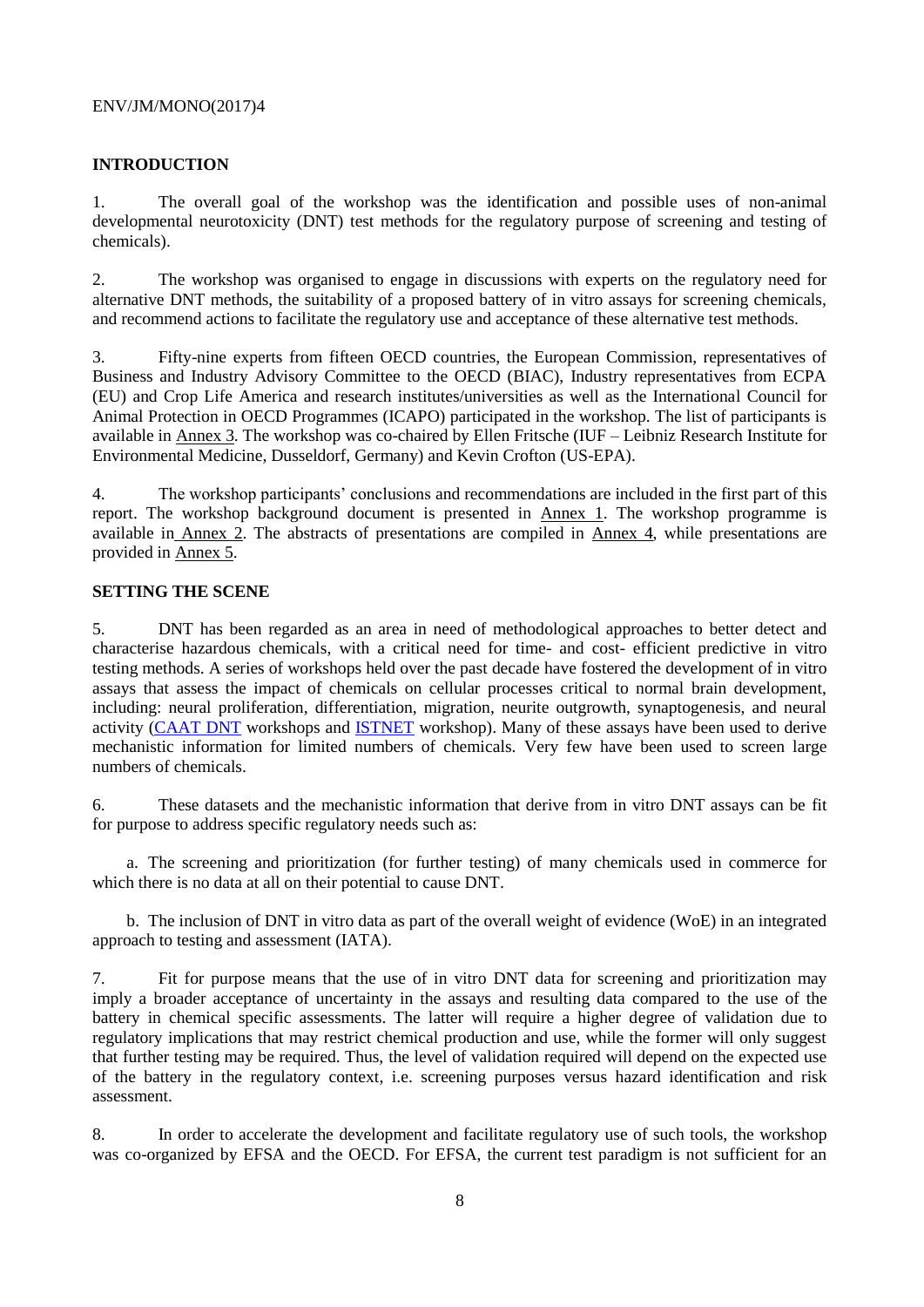adequate assessment of pesticidial active substances. In Europe, for pesticidial active substances, specific DNT studies are not required at priori. However, when indicated by observations in other studies or the mode of action of the test substance, supplementary studies or information may be required to provide information on the postnatal manifestation of effects such as developmental neurotoxicity (EC Reg. 287/2013). Indeed, testing of DNT using OECD TG 443 (Extended One-Generation Reproductive Toxicity Study) or 426 (Developmental Neurotoxicity Study) studies can be requested in this regulatory context when data from standard adult and/or reproductive toxicity studies indicate a possible concern for neurotoxicity. Further triggers can be used for the conduct of the OECD TG 443 in other regulatory settings, e.g. under REACH where disturbances of the thyroid or sex hormone system are suggested. However, these guideline studies are very resource intensive in terms of animal usage, time and overall cost and have been used only for a limited number of chemicals or pesticidial active substances. This highlights the pressing need for standardised alternative methodologies that can more rapidly and costeffectively screen large numbers of chemicals for their potential to cause DNT or investigate mechanisms to provide information on human relevance.

9. The OECD Test Guidelines Programme has experience developing guidance for testing, including the use of in vitro methods as alternatives to animal bioassays, and developing integrated approaches to testing and assessment. It is recognised by users and regulators that the in vivo assay (OECD TG 426) is complex to implement and seldomly used; the endpoints included in the assay suffer from a lack of mechanistic basis and it is unsuitable for testing a larger number of chemicals. Therefore, it was relevant for EFSA and OECD to co-organise the event.

10. A background document was prepared (see Annex 1) to facilitate the discussion in the break-out sessions. This background document contains a comprehensive overview of available AOPs concerning DNT and also includes additional toxicity pathways related to DNT. Furthermore, it identifies the necessary neurodevelopmental processes that need to be addressed in non-animal test methods in order to inform potential DNT hazard. The background document also provides an evaluation of the level of readiness of the in vitro assays for DNT testing that were previously summarised in an EFSA's External scientific report and proposes potential testing strategies and outlines a framework for building a DNT testing battery based on assay readiness.

11. The workshop focused on the following, issues, such as:

- regulatory background and latest developments;
- experiences within OECD countries and industry;
- scientific advances in detecting and predicting DNT.

## **PARTICIPANTS**

- 12. Participants attending the workshop included:
	- regulators and evaluators from European countries, United States and Canada;
	- invited experts from research institutes (academia); and
	- invited experts from key stakeholder groups such as industry and relevant Non-Governmental Organisations.

A list of participants is provided in Annex 3.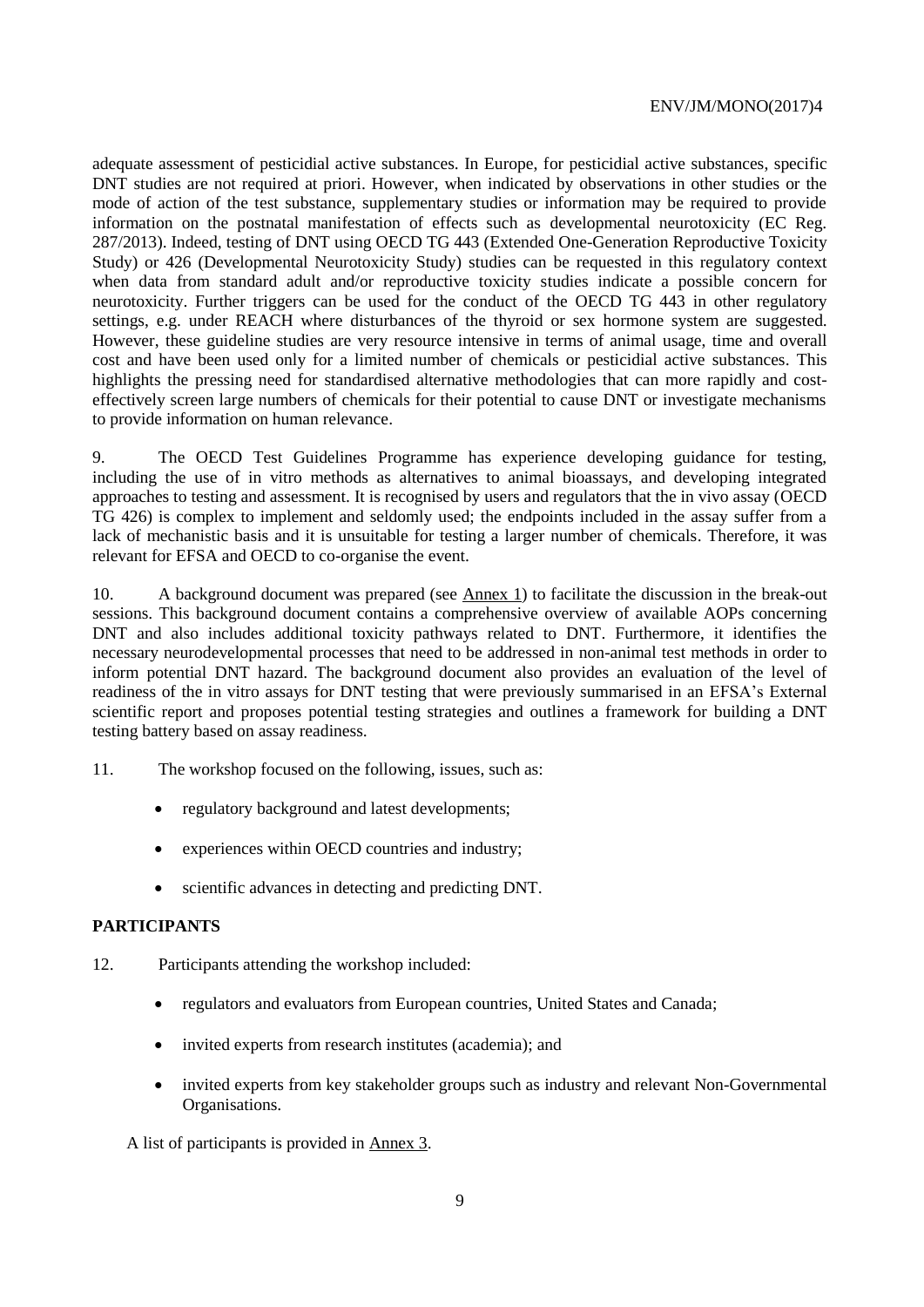## **PURPOSE AND SCOPE OF THE WORKSHOP**

13. The main objectives of the workshop were to:

a. Develop consensus on the composition of a testing battery of alternative DNT methods ready to be used now for the following purposes:

-Chemical screening for prioritization, and

-Hazard identification for specific chemical risk assessment

b. Depending on the level of readiness of the alternative test methods, identify the next steps to encourage the regulatory use of the alternative methods (e.g. more precise test method description; better definition of limitations and applicability domain; guidance and frameworks for defining "fit for purpose"; Test Guideline development) either individually or in combination.

c. Outline what could become an integrated approach to testing and assessment (IATA) for the purposes for screening and prioritization or for hazard assessment.

#### **STRUCTURE OF THE WORKSHOP**

- 14. The workshop programme is provided in Annex 2.
- 15. Presentations were grouped under four sessions, as follows:
	- Introduction, providing a history and path forward related to alternative test methods for DNT;
	- Government risk assessors experience and perspectives regarding DNT data requirements and testing strategies based on alternative DNT assays;
	- Industry's experience and perspectives regarding a DNT testing battery and strategies, based on alternative assays;
	- Academic scientists' opinions and rational for encouraging the use of a DNT testing battery based on non-animal test methods.

16. After each presentation a short question-and-answer session was held, with the opportunity for more discussion at the end of the workshop.

17. Following these general presentations, case studies illustrating potential testing strategies and outlining a framework for building a DNT testing battery were presented (see Annex 1, section 5). These case studies were used to facilitate the discussion during the break-out sessions that followed. Questions posed to the groups can be found in the workshop programme in Annex 2. Following the discussions in the breakout sessions on the afternoon of the first day, rapporteurs of each group presented the outcome in plenary.

## **OUTCOMES AND RECOMMENDATIONS FOR POSSIBLE FURTHER WORK**

18. Participants agreed that the presentations at the workshop had covered approaches and concerns from regulatory, industry and research perspectives. The two co-chairs summarised the outcomes and recommendations of the workshop as follows: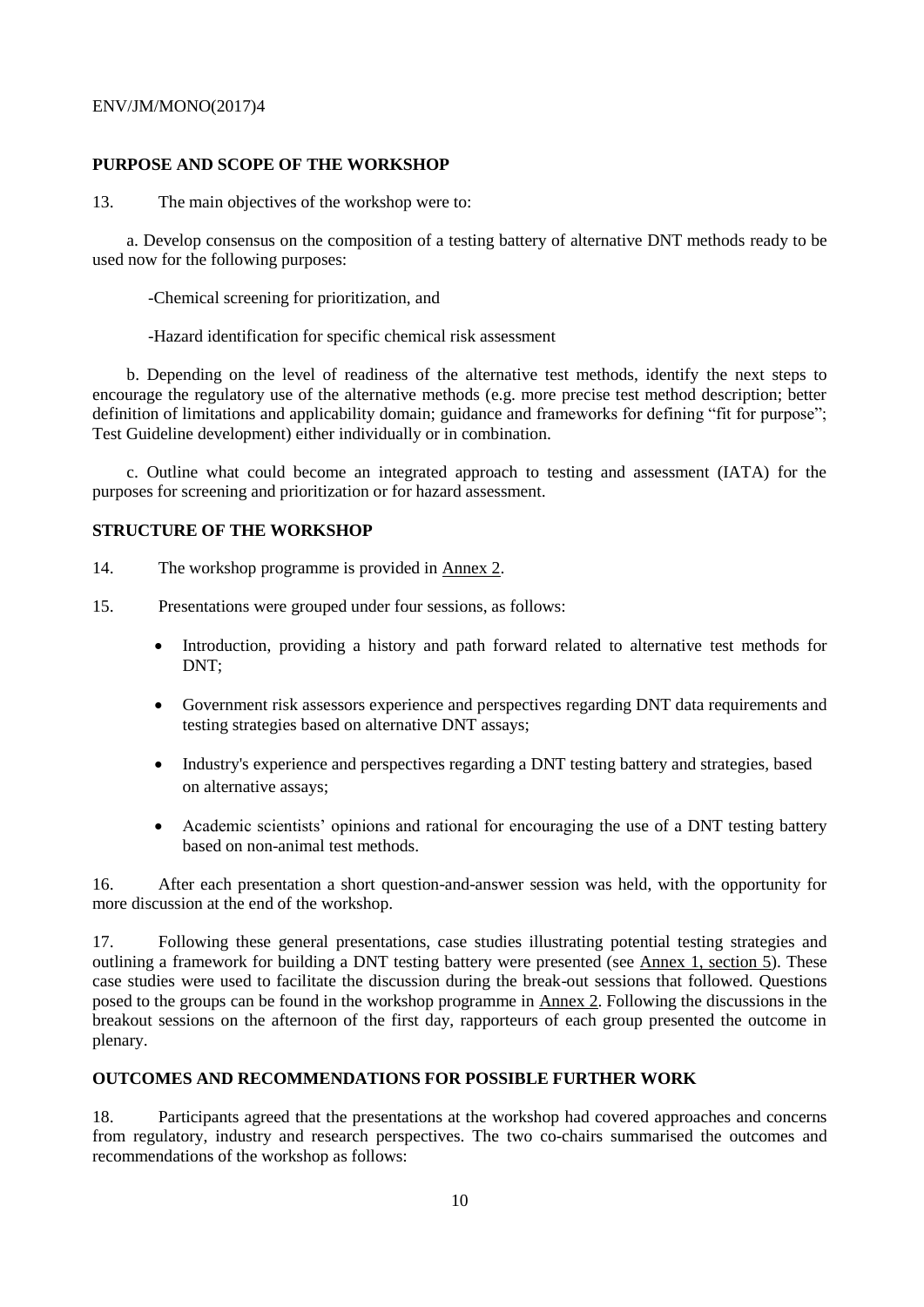a) A consensus was achieved that current in vivo data requirements for DNT testing are considered insufficient for either screening and prioritization or hazard identification.

b) A consensus was reached that in vitro DNT data is considered useful in regulatory actions as a first screening step in prioritization or hazard identification.

A flexible in vitro testing battery should:

- allow prioritizing chemicals for further DNT testing
- be a prerequisite to conduct targeted in vivo testing in a tiered testing approach

c) The proposed draft in vitro testing battery to be used for the following regulatory purposes:

- immediately, for screening of chemicals and prioritization,
- followed by further harmonization in an international acceptance process through OECD, with an acknowledgement that improvements will continue to be made as science advances and regulatory acceptance increases and that changes in regulation i.e. data requirement, are needed.

d) An agreement was achieved on the need for a draft framework for regulatory use of DNT data through an integrated approach to testing and assessment (IATA). The framework should be driven by problem formulation as defined by decision-making needs. It should make efficient use of resources. As the potential impact of the regulatory decision increases, data needs and resources use will increase to reduce the scientific uncertainty in estimates of risk and impact.

e) It was acknowledged that a budget is critically needed from global stakeholders to undertake several of the tasks identified above, including:

- acceleration of testing large chemical libraries with hundreds of compounds
- annotation of the individual in vitro assays in the in vitro testing battery using OECD GD 211
- development of more reference chemicals for the generation of data using the in vitro testing battery
- generating data in support of the in vitro assays performance
- developing initial guidance for data interpretation via IATA

19. Other issues were raised in the course of the discussions that are also addressed in other fora, including:

- Exposure
- Biokinetics
- Metabolism
- Indirect pathways such as thyroid hormone-driven pathways
- Cumulative exposure.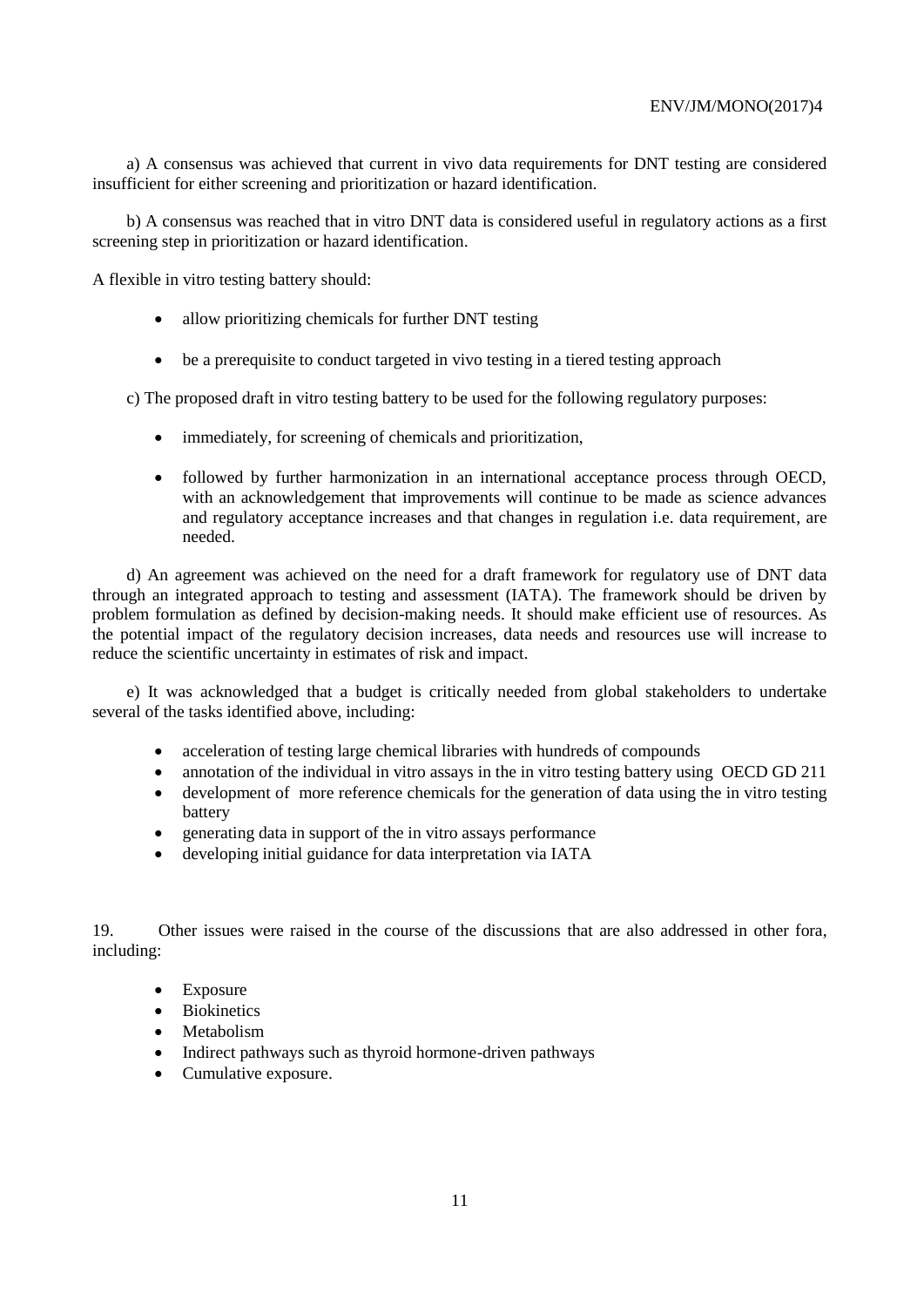## **ANNEX 1 – BACKGROUND DOCUMENT**

# **Please refer to the separate publication for full Annex 1 ENV/JM/MONO(2017)4/ANN1**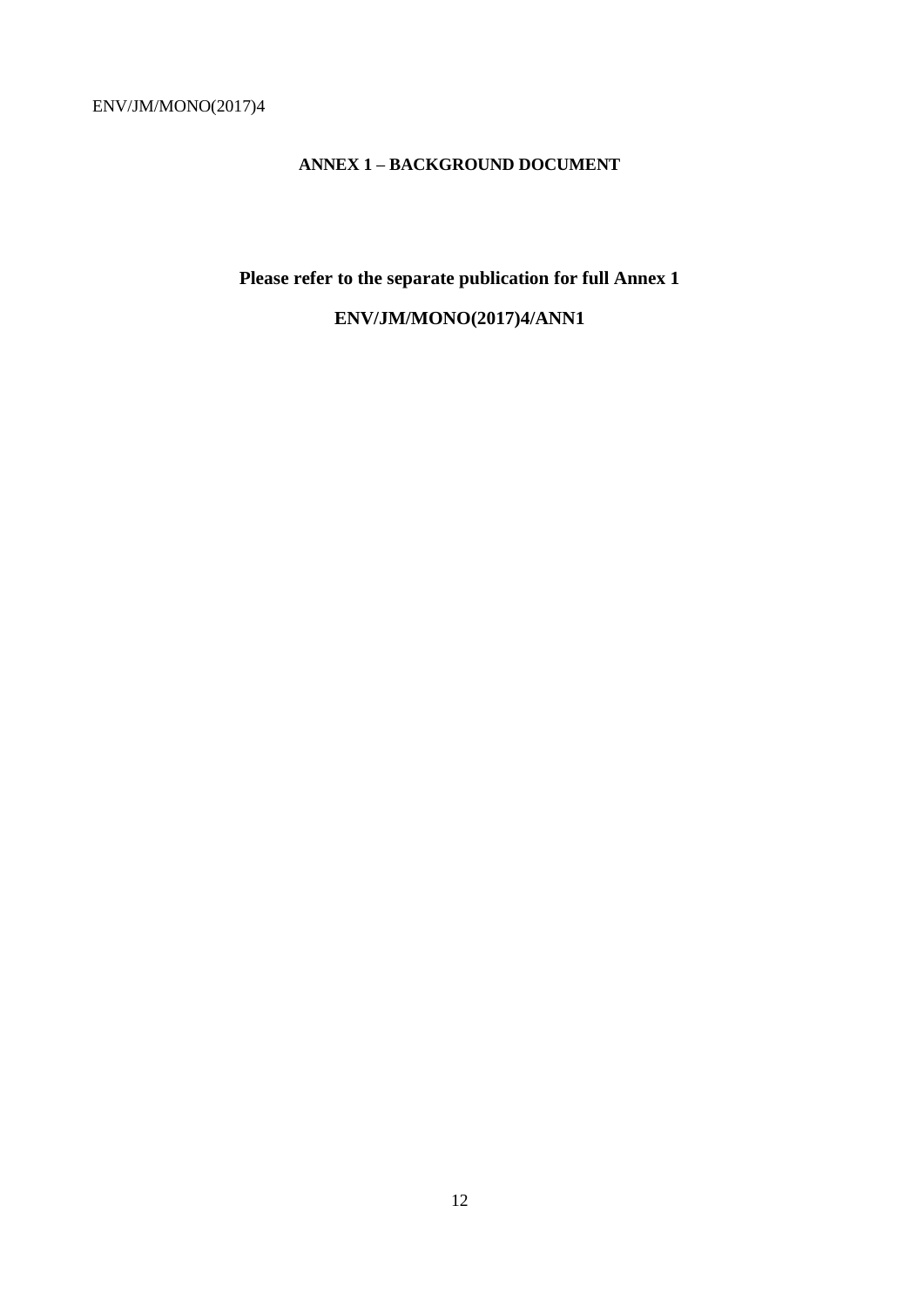## **ANNEX 2 - WORKSHOP PROGRAMME**

**Overall Chairperson | Ellen Fritsche,** *IUF – Leibniz Research Institute for Environmental Medicine, Düsseldorf (DEU)*  **Overall Rapporteur | Kevin Crofton,** *U.S. Environmental Protection Agency (USA)*

## **DAY 1 | TUESDAY, 18 OCTOBER 2016**

07.45-08.30 **Registration** 

## **SESSION 1 | OPENING ADDRESS**

| 08.30-08.50 | Welcome and introduction to<br>the event                                                                                            | <b>Anne Gourmelon</b> , Organisation<br>for Economic Co-operation and<br>Development (OECD)<br><b>Thorhallur Halldorsson,</b><br>University of Iceland on behalf<br>of European Food Safety<br>Authority (EFSA) |
|-------------|-------------------------------------------------------------------------------------------------------------------------------------|-----------------------------------------------------------------------------------------------------------------------------------------------------------------------------------------------------------------|
| 08.50-09.20 | <b>Alternative Test Methods for</b><br><b>Developmental Neurotoxicity:</b><br>A History and Path Forward<br><i><b>Ouestions</b></i> | <b>Kevin Crofton, U.S.</b><br><b>Environmental Protection</b><br>Agency (USA)                                                                                                                                   |

**SESSION 2 | What can be learned from regulatory authorities regarding DNT data requirements and testing strategies based on alternative DNT assays?** 

| 09.20-09.40 | <b>EU</b> regulatory perspective<br>with special focus on pesticides<br>Questions                                                                                                                                     | <b>Roland Solecki, German</b><br><b>Federal Institute for Risk</b><br>Assessment (DEU) & Susanne<br><b>Hougaard Bennekou, The</b><br>Danish EPA (DNK) |  |
|-------------|-----------------------------------------------------------------------------------------------------------------------------------------------------------------------------------------------------------------------|-------------------------------------------------------------------------------------------------------------------------------------------------------|--|
| 09.40-10.00 | <b>Developmental neurotoxicity</b><br>under the REACH<br>Questions                                                                                                                                                    | Hannele Huuskonen, European<br>Chemicals Agency (ECHA)                                                                                                |  |
| 10.00-10.30 | <b>COFFEE / TEA BREAK</b>                                                                                                                                                                                             |                                                                                                                                                       |  |
| 10.30-10.50 | US regulatory perspective with<br>special focus on pesticides<br>Questions                                                                                                                                            | <b>Elissa Reaves, U.S.</b><br><b>Environmental Protection</b><br>Agency (USA)                                                                         |  |
| 10.50-11.10 | <b>US Regulatory Perspective on</b><br><b>Developmental Neurotoxicity</b><br><b>Testing with Special Focus on</b><br><b>Endocrine Disrupting and</b><br><b>Industrial Chemicals</b><br><i><u><b>Ouestions</b></u></i> | <b>Stanley Barone Jr., U.S.</b><br><b>Environmental Protection</b><br>$A\text{gency}$ (USA)                                                           |  |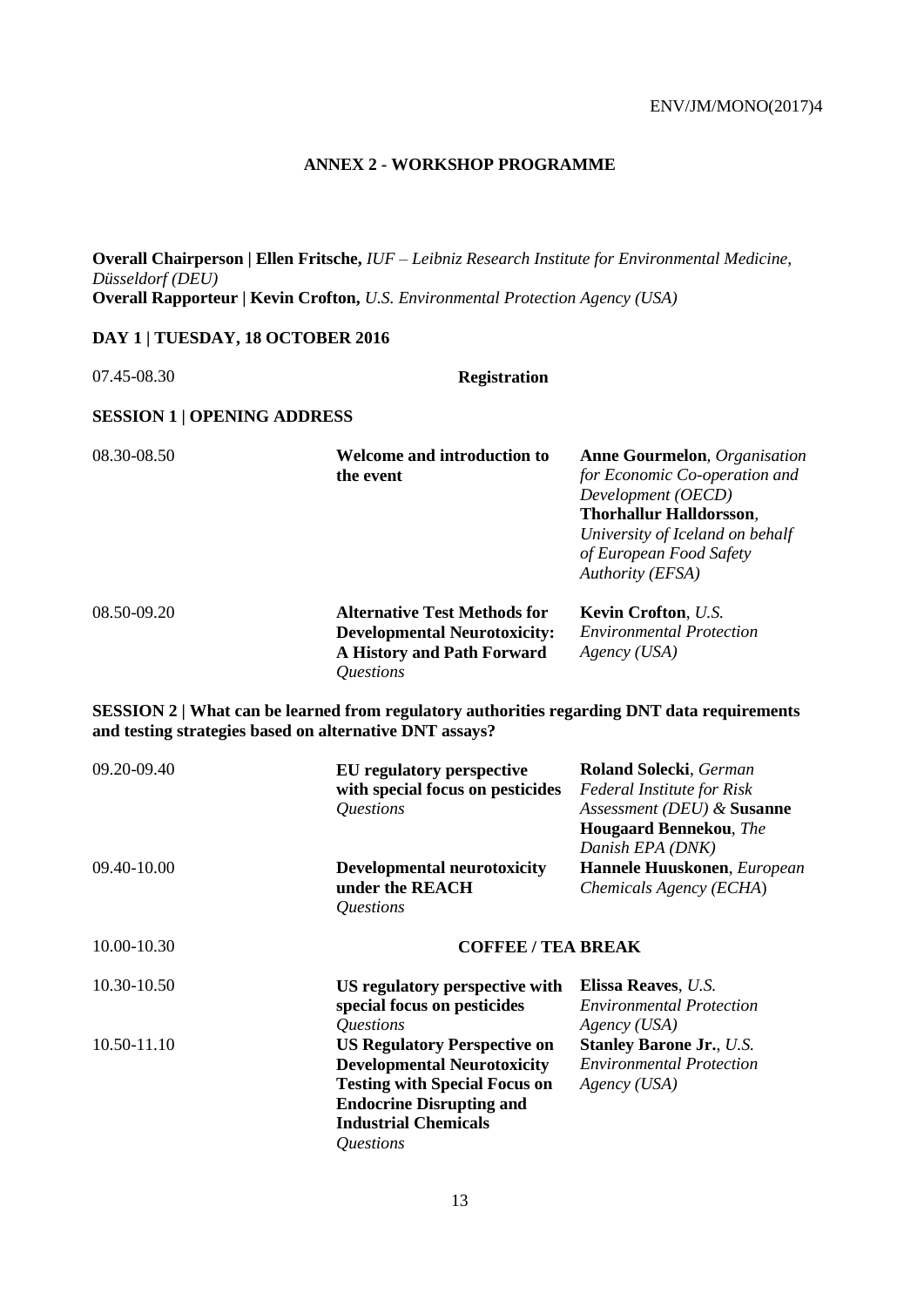**SESSION 3 | What can be learned from industry's experience with DNT testing strategies based on alternative assays?** 

| 11.10-11.30 | EU industry perspective:            | <b>Gaby Schmuck</b> representing |
|-------------|-------------------------------------|----------------------------------|
|             | <b>Emphasis on Pesticides</b>       | <b>European Crop Protection</b>  |
|             | <i><u><b>Ouestions</b></u></i>      | Association (BEL)                |
| 11.30-11.50 | <b>U.S. Industry Perspective:</b>   | <b>Sue Marty</b>                 |
|             | <b>DNT Testing Strategies Based</b> | DOW(USA)                         |
|             | on Alternative Assays               |                                  |
|             | <i><u><b>Ouestions</b></u></i>      |                                  |

**SESSION 4 | Why should we encourage the use of DNT testing strategies based on non-animal test methods?** 

| 11.50-12.10 | Perspectives on how the<br><b>Adverse Outcome Pathway</b><br>(AOP) concept informs the use<br>of <i>in vitro</i> DNT data for<br>regulatory purposes<br><i><u><b>Ouestions</b></u></i> | <b>Anna Price</b> , <i>European</i><br><b>Commission Joint Research</b><br>Centre (JRC) |
|-------------|----------------------------------------------------------------------------------------------------------------------------------------------------------------------------------------|-----------------------------------------------------------------------------------------|
| 12.10-12.30 | How to link test systems to the<br>prediction of developmental<br>neurotoxicity (DNT)<br><i><u><b>Ouestions</b></u></i>                                                                | <b>Marcel Leist</b> , University of<br><i>Kostanz</i> ( <i>DEU</i> )                    |
| 12.30-13.30 | <b>LUNCH BREAK</b>                                                                                                                                                                     |                                                                                         |

**SESSION 5 | Discussion Group (DG) sessions: OECD case studies for potential testing strategies based on non-animal test methods and a draft framework for building a DNT testing battery** 

| $13:30 - 14:00$ | <b>Introduction to OECD case</b> | <b>Ellen Fritsche</b> , <i>Dusseldorf</i> |
|-----------------|----------------------------------|-------------------------------------------|
|                 | studies for potential testing    | University (DEU)                          |
|                 | strategies and a draft           |                                           |
|                 | framework for building a DNT     |                                           |
|                 | testing battery                  |                                           |
|                 | <i><u><b>Ouestions</b></u></i>   |                                           |

14:00-16:00

#### **DG session 1 | The regulatory need**

DG Chairperson | **Roland Solecki**, *German Federal Institute for Risk Assessment (DEU)*  DG Rapporteur | **Martin Wilks**, *University of Basel (CHE)* 

*1. Define a general DNT-based problem formulation for risk assessment of chemicals under the different regulations.* 

*2. What is needed to achieve regulatory acceptance of alternative methods for DNT to be applied for screening and prioritisation?* 

*3. What types of data from alternative DNT methodologies can be used to inform regulatory needs for hazards identification of different chemical classes?* 

*4. How we can justify the need for a mandatory tiered approach (e.g. for specific classes of pesticides) for conducting in vitro and (targeted) in vivo DNT studies?* 

*5. What input do scientists need from the risk assessors and risk managers to help guide development of*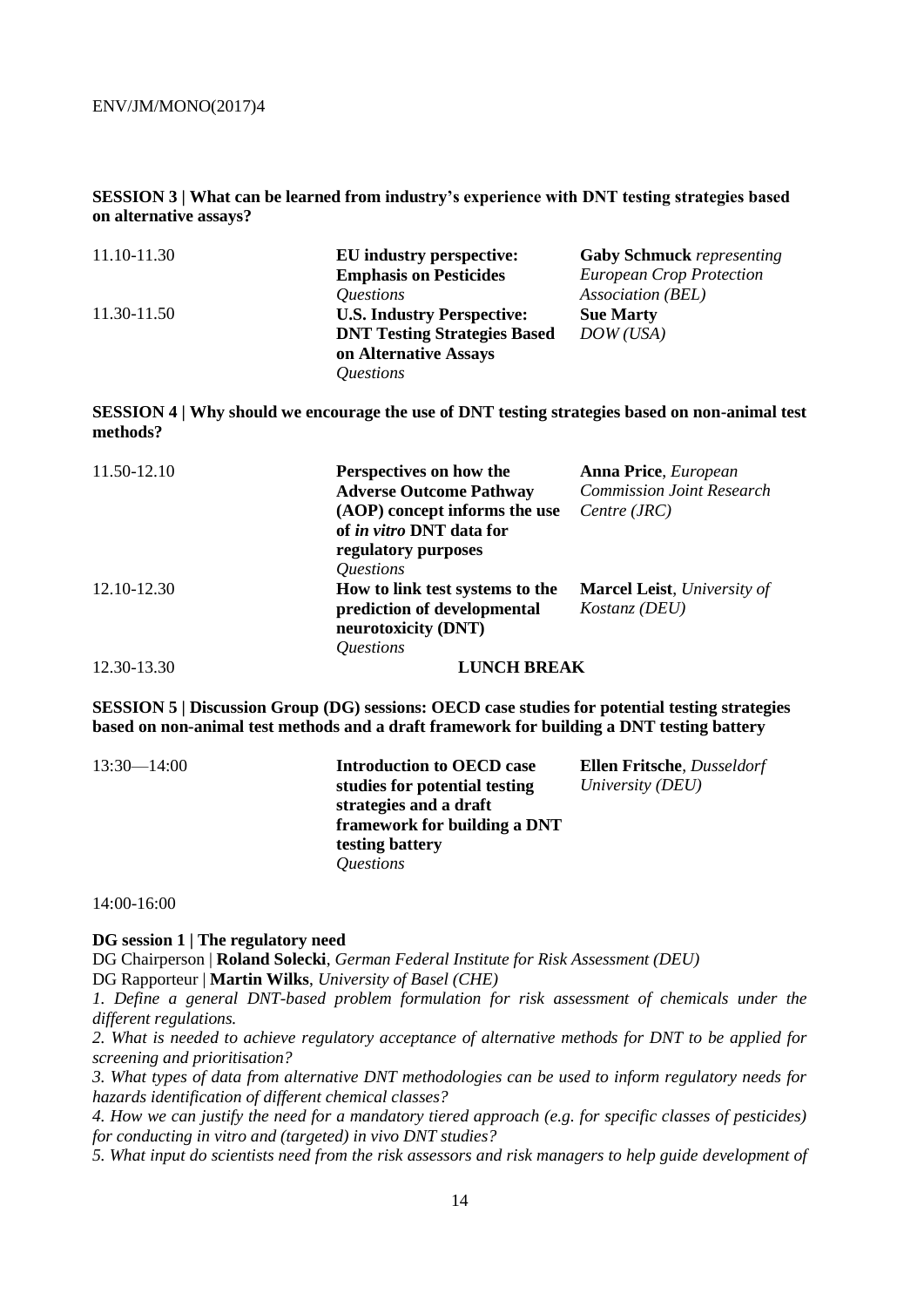*in vitro methods?* 

**DG session 2 | Proposing a draft DNT testing battery** 

DG Chairperson | **Antonio Hernandez-Jerez**, *University of Granada School of Medicine (ESP)*  DG Rapporteur | **Anna Price**, *European Commission Joint Research Centre (JRC)* 

*Based on the background document provided, and different regulatory needs, recommend a testing battery based on alternative DNT methods considering the following items:* 

*1. What are the criteria for combining assays to create ITS/IATA for different regulatory purposes to identify compounds with DNT potential?* 

*2. How to improve readiness and standardisation of available in vitro assays?* 

*3. How AOP concept can assist assay selection for DNT testing?* 

*4. How to overcome major limitations of alternative approaches?* 

**DG session 3 |** *How can knowledge from new DNT tests contribute to epidemiology and vice versa?* 

DG Chairperson | **Stanley Barone Jr.**, *U.S. Environmental Protection Agency (USA)* 

DG Rapporteur | **Marcel Leist**, *University of Kostanz (DEU)* 

*How can in vitro methods contribute to the following issues:* 

*1. Building confidence in a scientific argument based on mode of action leading to adverse effects, supporting epidemiological observations (AOP and other tools)* 

*2. Identification of DNT hazards from chemicals present in environmental samples (e.g. diesel exhaust)* 

*3. Characterisation of the hazard level of suspected toxicants* 

*4. Hazard ranking of related compounds – relation to exposure* 

*5. Identification of potential toxic mechanisms* 

*6. Identification of biomarkers for toxicants - relation to exposure (biomonitoring)* 

*7. Comparison of species susceptibility* 

## **DG session 4 | Implementing a draft DNT testing battery**

DG Chairperson | **Susanne Hougaard Bennekou**, *The Danish EPA (DNK)* 

DG Rapporteur | **Elissa Reaves**, *U.S. Environmental Protection Agency (USA)* 

*If the proposed draft testing battery is deemed adequate for considered use, then:* 

*1. What is necessary to apply the testing paradigm as a screening tool as a first step for DNT?* 

*2. Depending on the intended use, which are the critical methodological gaps that can be identified?* 

*3. What additional work is needed for the regulatory implementation of the methodologies in the* 

*evaluation of DNT-related hazards for single chemical entities or (relevant) chemical classes?* 

*a) More in-vitro screening testing (i.e. define specificity and sensitivity)?* 

*b) Mechanistic validation (i.e. transcriptome analysis, pathways)?* 

*c) What are the appropriate steps of a road map?* 

*d) Can regulators agree on this road map and how to implement it?* 

#### 16:00-16:30 **COFFEE / TEA BREAK**

**ROOM | FOYER A (outside plenary room)**  16:00-18:00 **DG sessions: case studies continued**  18.00-19.30 **NETWORKING COCKTAIL ROOM | O BAR** 

## **WEDNESDAY, 19 OCTOBER 2016**

**SESSION 6 | Reports from Discussion Group (DG) sessions** 

08.30-08:50 **Report from DG session 1 Martin Wilks**, *University of Basel (CHE)*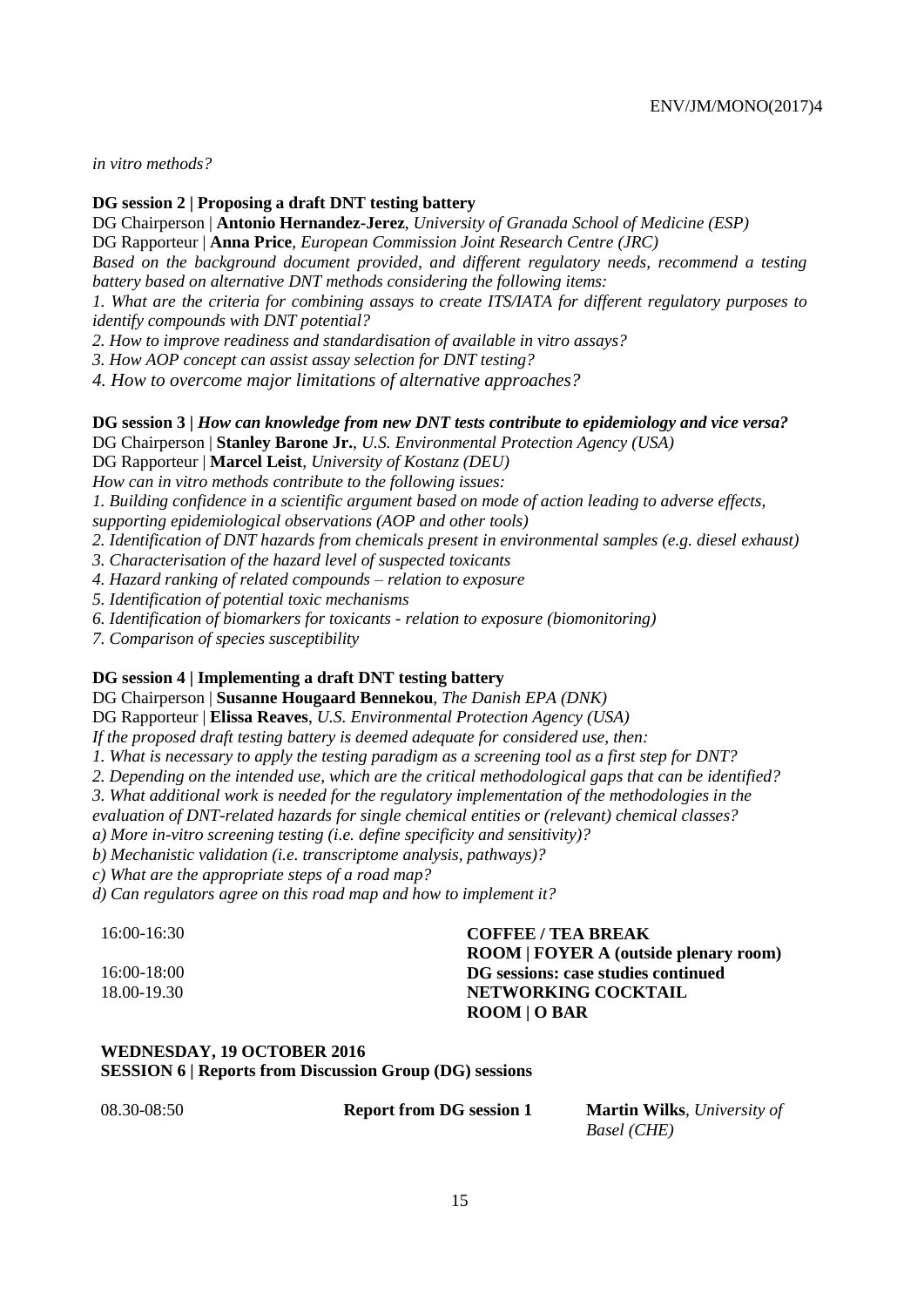| 08.50-09.20 | <b>Report from DG session 2</b> | <b>Anna Price</b> , <i>European</i>        |  |
|-------------|---------------------------------|--------------------------------------------|--|
|             |                                 | <b>Commission Joint Research</b>           |  |
|             |                                 | Centre (JRC)                               |  |
| 09.20-09.40 | <b>Report from DG session 3</b> | <b>Marcel Leist</b> , University of        |  |
|             |                                 | Kostanz (DEU)                              |  |
| 09.40-10.00 | <b>Report from DG session 4</b> | Elissa Reaves, U.S.                        |  |
|             |                                 | <i>Environmental Protection</i>            |  |
|             |                                 | Agency (USA)                               |  |
| 10.00-10.30 | <b>COFFEE / TEA BREAK</b>       |                                            |  |
| 10.30-12.00 | <b>Discussion on DG</b>         | <b>Kevin Crofton, U.S.</b>                 |  |
|             | reports/outcomes                | <i>Environmental Protection</i>            |  |
|             |                                 | Agency (USA)                               |  |
| 12.00-12.30 | <b>Conclusions and</b>          | <b>Ellen Fritsche</b> , <i>Dusseldorf</i>  |  |
|             | recommendations                 | University (DEU) $\&$ Kevin                |  |
|             |                                 | <b>Crofton</b> , <i>U.S. Environmental</i> |  |
|             |                                 | Protection Agency (USA)                    |  |
| 12.30-13.00 | <b>Closing remarks</b>          |                                            |  |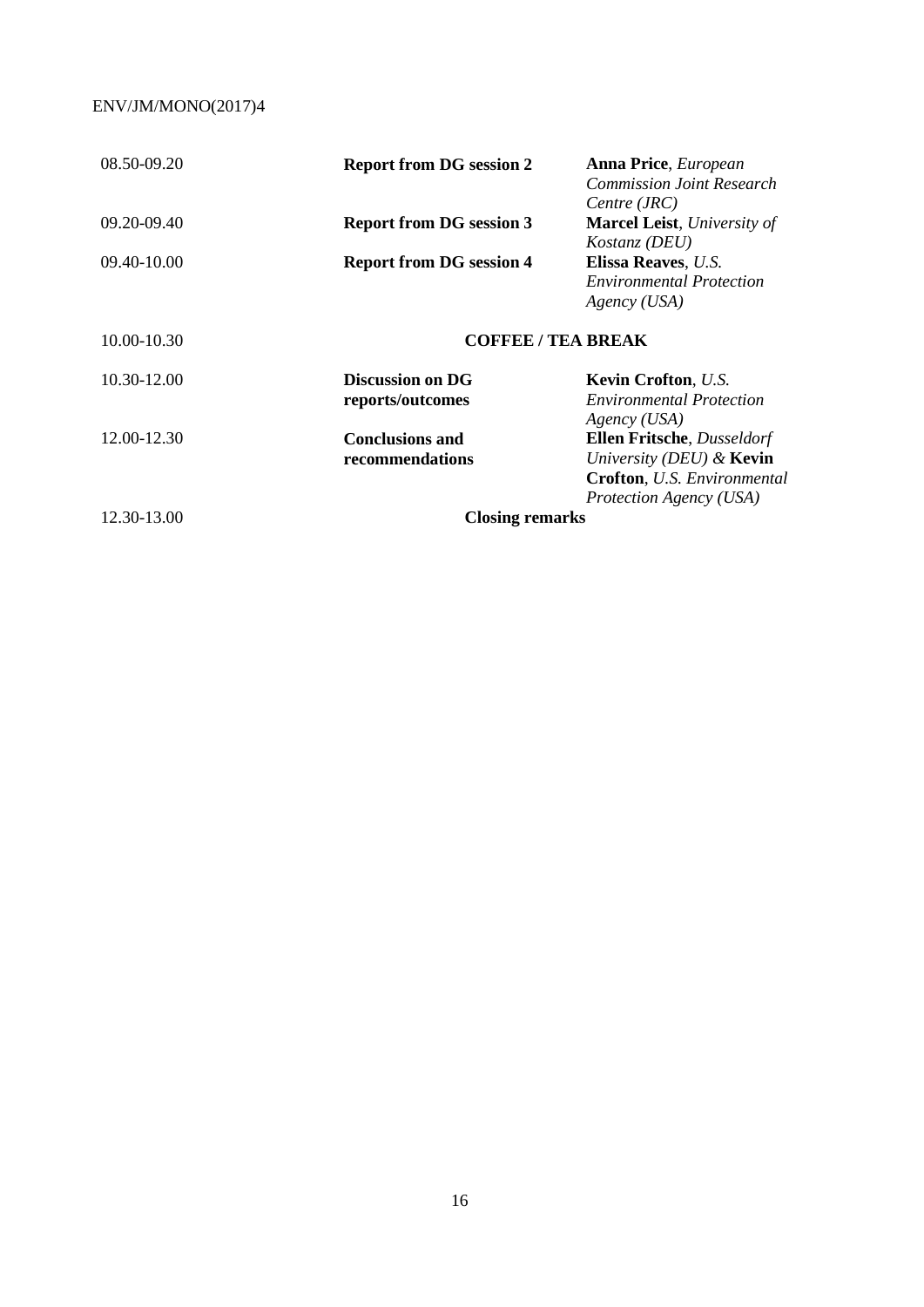## **ANNEX 3 - LIST OF PARTICIPANTS**

## **Participants list for OECD/EFSA Workshop on Developmental Neurotoxicity (DNT): the use of non-animal test methods for regulatory purposes**

## **18-19/10/2016**

| <b>LAST NAME</b>                   | <b>FIRST NAME</b> | <b>AFFILIATION</b>                                                                | <b>COUNTRY</b> |
|------------------------------------|-------------------|-----------------------------------------------------------------------------------|----------------|
| <b>ALI MOHAMMED</b>                | Ifthekhar         | Swedish Chemical Agency (KEMI)                                                    | <b>SWE</b>     |
| <b>ARABI</b>                       | Azadeh            | Swedish Chemical Agency (KEMI)                                                    | <b>SWE</b>     |
| <b>BAILEY</b>                      | Francis           | Health Canada                                                                     | <b>CAN</b>     |
| <b>BARENYS</b>                     | Marta             | Leibniz Research Institute for Environmental<br>Medicine (IUF)                    | <b>DEU</b>     |
| <b>BARONE</b>                      | Stanley           | U.S. Environmental Protection Agency (EPA)                                        | <b>USA</b>     |
| <b>BISSON</b>                      | Michèle           | Institut National de l'Environnement Industriel<br>et des Risques (INERIS)        | <b>FRA</b>     |
| <b>CALAMANDREI</b>                 | Gemma             | Istituto Superiore di Sanità (ISS)                                                | <b>ITA</b>     |
| <b>CASTELAIN</b>                   | Philippe          | Scientific Institute of Public Health (WIV-ISP)                                   | <b>BEL</b>     |
| <b>CROFTON</b>                     | Kevin             | U.S. Environmental Protection Agency (EPA)                                        | <b>USA</b>     |
| <b>DEMENEIX</b>                    | <b>Barbara</b>    | <b>CNRS MNHN</b>                                                                  | <b>FRA</b>     |
| <b>FABRIZI</b>                     | Laura             | European Commission                                                               |                |
| <b>FASSBENDER</b>                  | Christopher       | PETA International Science Consortium Ltd                                         | UK             |
| <b>FRITSCHE</b>                    | Ellen             | <b>Dusseldorf University</b>                                                      | <b>DEU</b>     |
| <b>GALL</b>                        | Andrea            | Federal Institute for Risk Assessment (BfR)                                       | <b>DEU</b>     |
| <b>GARCIA</b>                      | Jesús Pablo       | Institute of Health Carlos III                                                    | <b>ESP</b>     |
| <b>GARMENDIA</b>                   | Irantzu           | Fecc - European Association of Chemical<br><b>Distributors</b>                    | <b>BEL</b>     |
| <b>GOURMELON</b>                   | Anne              | Organisation for Economic Co-operation and<br>Development (OECD)                  |                |
| <b>GOUZE</b>                       | Marie-Estelle     | French Agency for Food, Environmental and<br>Occupational Health & Safety (ANSES) | <b>FRA</b>     |
| <b>HAKKERT</b>                     | Betty C.          | National Institute for Public Health and the<br>Environment (RIVM)                | <b>NLD</b>     |
| <b>HALLDORSSON</b>                 | Thorhallur Ingi   | University of Iceland                                                             | <b>ISL</b>     |
| <b>HENDRIKS</b>                    | Hester            | National Institute for Public Health and the<br>Environment (RIVM)                | <b>NLD</b>     |
| HERNANDEZ-JEREZ                    | Antonio           | University of Granada                                                             | <b>ESP</b>     |
| <b>HESSEL</b>                      | Ellen             | National Institute for Public Health and the<br>Environment (RIVM)                | <b>NLD</b>     |
| <b>HOGBERG</b>                     | Helena            | Johns Hopkins University                                                          | <b>USA</b>     |
| <b>HOUGAARD</b><br><b>BENNEKOU</b> | Susanne           | The Danish EPA                                                                    | <b>DNK</b>     |
| <b>HUUSKONEN</b>                   | Hannele           | European Chemicals Agency                                                         |                |
| <b>HYNES</b>                       | Jarlath           | Humane Society International/Europe                                               | <b>BEL</b>     |
| <b>IBANEZ</b>                      | Matilde           | Solvay                                                                            | <b>BEL</b>     |
| <b>JACOBI</b>                      | Sylvia            | Albemarle Corporation                                                             | <b>BEL</b>     |
| <b>LEIST</b>                       | Marcel            | University of Konstanz                                                            | <b>DEU</b>     |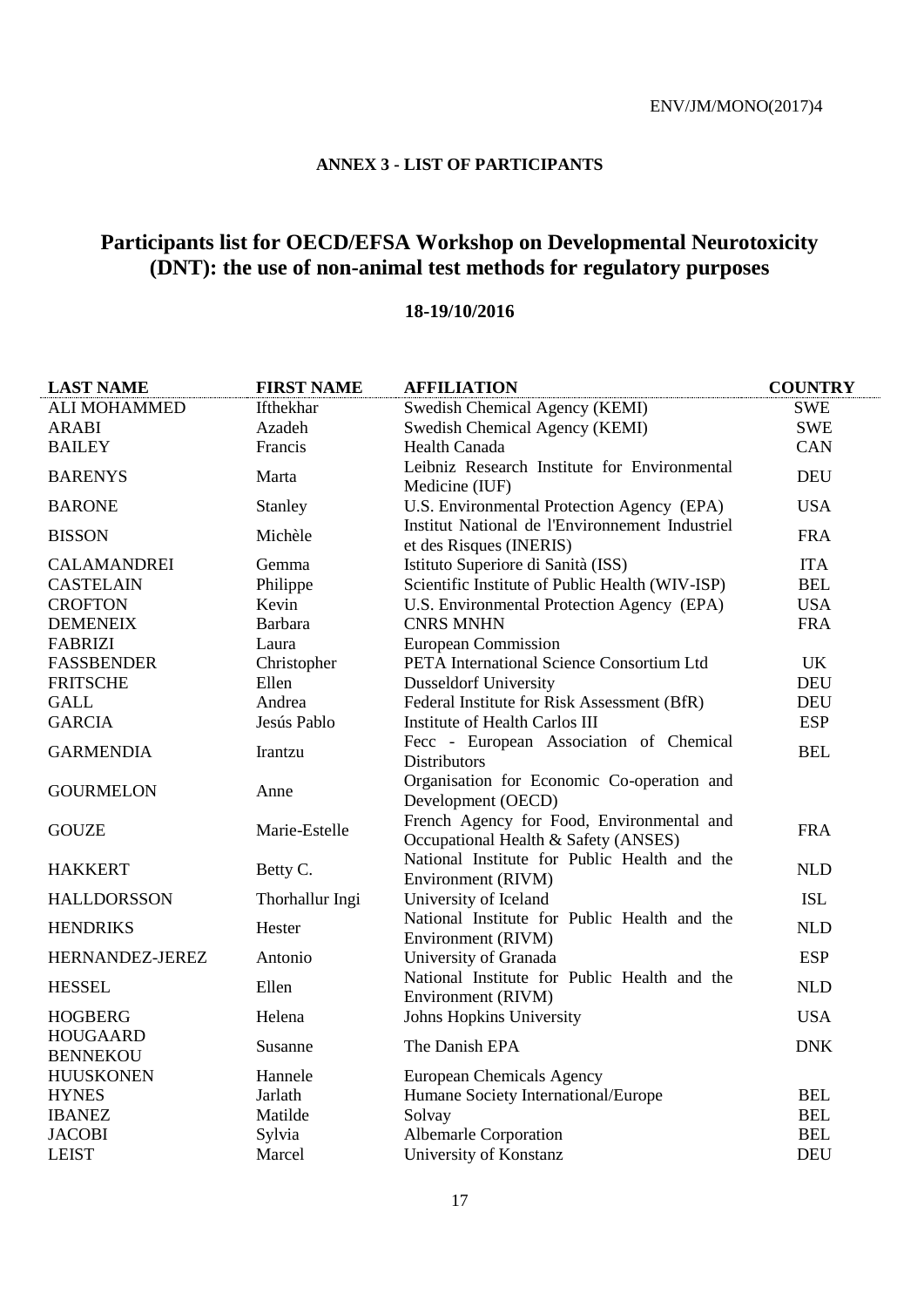| <b>LAST NAME</b>      | <b>FIRST NAME</b> | <b>AFFILIATION</b>                                               | <b>COUNTRY</b> |
|-----------------------|-------------------|------------------------------------------------------------------|----------------|
| <b>LIU</b>            | Zhiwei            | <b>FMC</b> Corporation                                           | <b>USA</b>     |
| <b>MARTY</b>          | Sue               | <b>DOW</b>                                                       | <b>USA</b>     |
| MASJOSTHUSMANN        | Stefan            | Leibniz Research Institute for Environmental                     | <b>DEU</b>     |
|                       |                   | Medicine (IUF)                                                   |                |
| <b>MCHUGH</b>         | Damian            | Philip Morris International                                      | <b>CHE</b>     |
| <b>MEHL</b>           | Anna              | Norwegian Food Safety Authority+                                 | <b>NOR</b>     |
| <b>MORETTO</b>        | Angelo            | Università degli Studi di Milano                                 | <b>ITA</b>     |
| <b>MUNDY</b>          | <b>Bill</b>       | U.S. Environmental Protection Agency (EPA)                       | <b>USA</b>     |
| <b>MUNN</b>           | Sharon            | European Commission - DG Joint Research<br>Centre (JRC)          |                |
| <b>PARRA MORTE</b>    | Juan Manuel       | European Food Safety Authority (EFSA)                            |                |
| <b>PISTOLLATO</b>     | Francesca         | European Commission - DG Joint Research                          |                |
|                       |                   | Centre (JRC)                                                     |                |
| <b>PRICE</b>          | Anna              | European Commission - DG Joint Research<br>Centre (JRC)          |                |
| <b>REAVES</b>         | Mary Elissa       | U.S. Environmental Protection Agency (EPA)                       | <b>USA</b>     |
| <b>REID</b>           | Kirsty            | <b>Eurogroup for Animals</b>                                     | <b>BEL</b>     |
| <b>ROSENTHAL</b>      | Esther            | Federal Institute for Risk Assessment (BfR)                      | <b>DEU</b>     |
| <b>ROZNOVSKÁ</b>      | Zuzana            | Research Institute for Organic Syntheses Inc                     | <b>CZE</b>     |
|                       |                   | (VUOS)                                                           |                |
| <b>RUSCONI</b>        | Manuel            | Federal Office of Public Health                                  | <b>CHE</b>     |
| <b>SACHANA</b>        | Magdalini         | Organisation for Economic Co-operation and<br>Development (OECD) |                |
| <b>SCHMUCK</b>        | Gabriele          | Bayer Pharma Aktiengesellschaft                                  | <b>DEU</b>     |
| <b>SCHNEIDER</b>      | Steffen           | <b>BASF SE</b>                                                   | <b>DEU</b>     |
| <b>SHAFER</b>         | Tim               | U.S. Environmental Protection Agency (EPA)                       | <b>USA</b>     |
| <b>SOGORB</b>         | Miguel Angel      | Universidad Miguel Hernández de Elche                            | <b>ESP</b>     |
| <b>SOLECKI</b>        | Roland            | Federal Institute for Risk Assessment (BfR)                      | <b>DEU</b>     |
| <b>TERRON</b>         | Andrea            | European Food Safety Authority (EFSA)                            |                |
| <b>TSCHUDI-MONNET</b> | Florianne         | University of Lausanne                                           | <b>CHE</b>     |
| VALÁŠKOVÁ             | Renáta            | Research Institute for Organic Syntheses Inc<br>(VUOS)           | <b>CZE</b>     |
| <b>VANSTHERTEM</b>    | David             | Japan Agro Services                                              | <b>BEL</b>     |
| <b>WILKS</b>          | Martin            | University of Basel                                              | <b>CHE</b>     |
| <b>WITTERS</b>        | Hilda             | <b>VITO</b>                                                      | <b>BEL</b>     |
| <b>ZOELLER</b>        | Robert            | University of Massachusetts Amherst                              | <b>USA</b>     |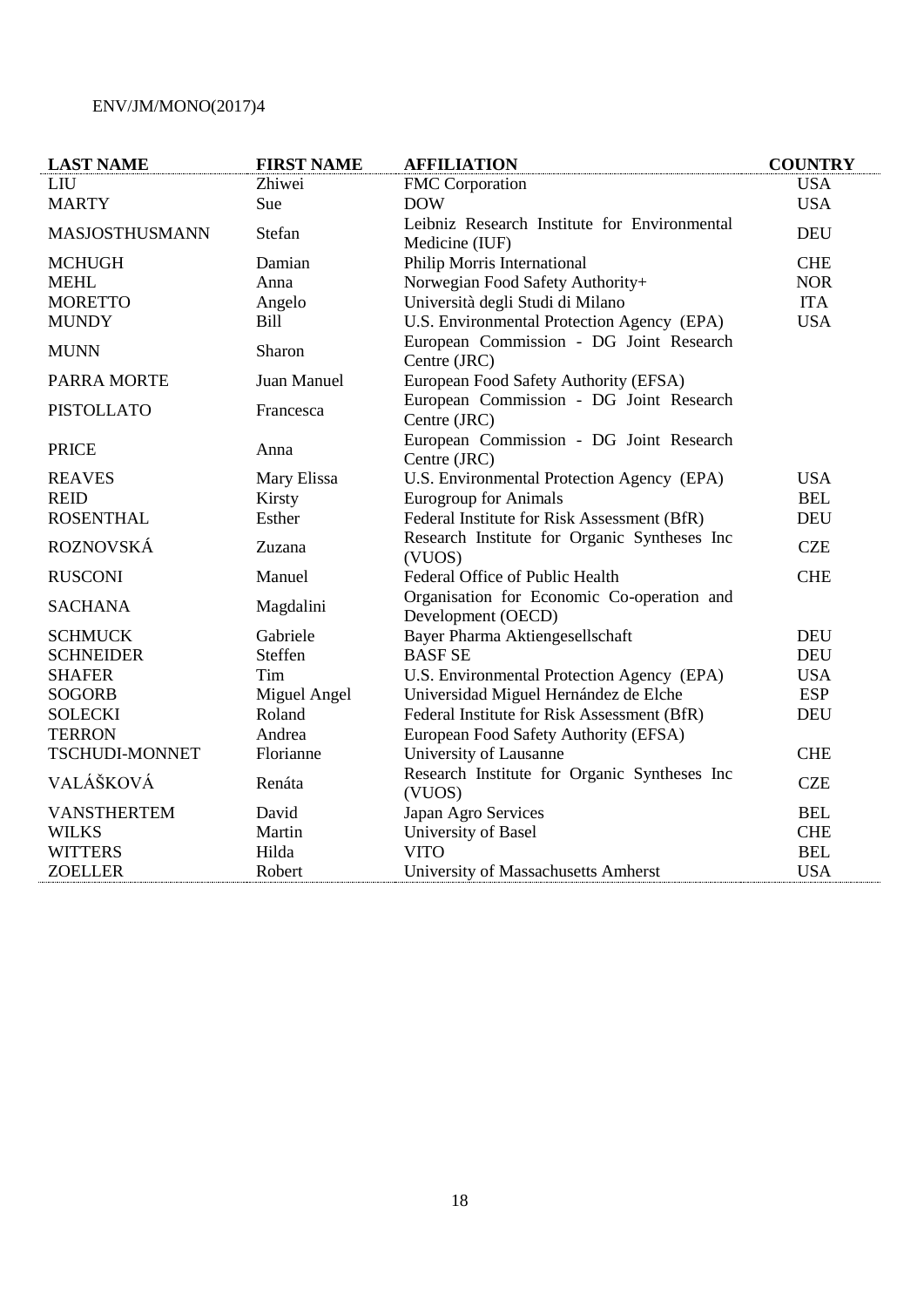#### **ANNEX 4 - ABSTRACTS FOR PRESENTATIONS**

#### *Introduction*

## **Why screening for developmental neurotoxicity? – A few thoughts from an epidemiological perspective**

*Thorhallur Halldorsson, University of Iceland on behalf of European Food Safety Authority (EFSA) [PPT 1]*

Background: During the last three decades results from prospective birth cohorts suggest that exposure to chemicals in early life, even at low environmental concentrations, may have long term adverse health consequences. This includes developmental neurotoxicity (DNT), which has received considerable attention following recent reviews of epidemiological findings (Grandjean and Landrigan, Lancet 2006 and Lancet Neurol 2014).

Considerations: Strongest evidence for DNT from epidemiological studies has been reported for inorganic compounds such as lead, mercury and arsenic. That studies have consistently been able to detect adverse associations at levels previously considered safe, may reflect that quantification of inorganic compounds are relatively simple and measures in blood or hair capture past exposures for days or weeks. Evaluating DNT for organic compounds, including pesticides is, however, considerably more complex as these compounds are rapidly metabolized and have short elimination half-life's. As a result, accurate and reliable quantification of exposure is technically difficult. For most organic compounds current evidence for DNT comes from reports on accidental or occupational exposures. In these cases, the exposure is usually far higher than those detected in the general population and extrapolation to lower levels is bound to be uncertain. Even if measured concentrations reflect long term exposures such as for the much studied persistent organochlorine pollutants, reports on DNT from epidemiological studies have been divergent, possibly due to the complexity of aggregating exposure to many compounds that vary in toxicity and pharmacokinetics. Faced with these problems and taking into consideration the cost and time of conducting epidemiological studies, evaluating chemicals in terms of DNT has to be done using multidisciplinary approaches. In vitro screening for DNT for pesticides and other chemicals is a logical first step in that direction.

Conclusion: Based on current knowledge it is hard to justify why mandatory screening for DNT should not be made for chemicals, including pesticides. A tiered approach for regulated products is an option, however capturing the dose response should be part of the assessment as for many identified or suspected compounds DNT appears to be a "simple" question of dose.

## **Alternative Test Methods for Developmental Neurotoxicity: A History and Path Forward**

*Kevin Crofton, U.S. Environmental Protection Agency (USA) [PPT 2]*

Exposure to environmental contaminants is well documented to adversely impact the development of the nervous system. However, the time, animal and resource intensive EPA and OECD testing guideline methods for developmental neurotoxicity (DNT) are not a viable solution to characterizing potential chemical hazards for the thousands of untested chemicals currently in commerce. Thus, research efforts over the past decade have endeavored to develop cost-effective alternative DNT testing methods. These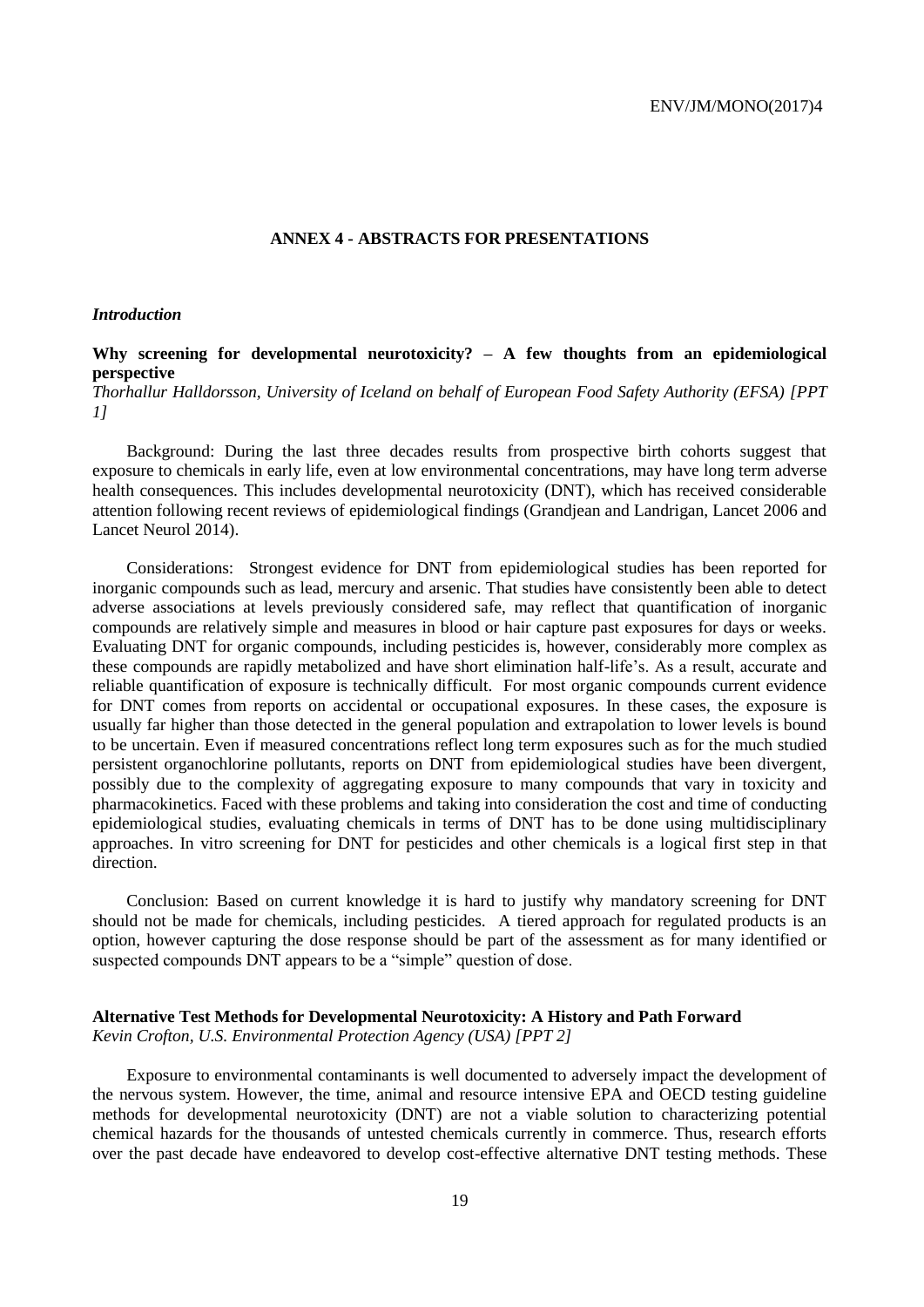efforts have begun to generate data that can inform regulatory decisions. Yet there are major challenges to both the acceptance and use of this data. Major scientific challenges for DNT include development of new methods and models that are "fit for purpose", development of a decision-use framework, and regulatory acceptance of the methods. It is critical to understand that use of data from these methods will be driven mainly by the regulatory problems being addressed. Some problems may be addressed with limited datasets, while others may require data for large numbers of chemicals, or require the development and use of new biological and computational models. For example mechanistic information derived from in vitro DNT assays can be used to inform weight of evidence (WoE) or integrated approaches to testing and assessment (IATA) approaches for chemical-specific assessments. Alternatively, in vitro data can be used to prioritize (for further testing) the thousands of chemicals used in commerce for which there is no data at all on their potential to cause DNT. The focus of this problem-dictated strategy is that testing is driven by decision-making needs, and the amount of resource utilization is adjusted to provide efficient and timely data to address the needs. As the health and environmental impacts of the decision increase, data needs increase, resource use increases, and the need increases for reduced scientific uncertainty in estimates of risk. Recent advances in testing methods and models hold great promise for the development and use of efficient testing strategies for DNT that are capable of initial prioritization and screening, hazard characterization, and hazard prediction. This abstract does not necessarily reflect U.S. EPA policy.

## *SESSION 2 | What can be learned from regulatory authorities regarding DNT data requirements and testing strategies based on alternative DNT assays?*

#### **EU regulatory perspective with special focus on pesticides**

*Susanne Hougaard Bennekou, Danish EPA (DNK) and Roland Solecki, German Federal Institute for Risk Assessment (DEU) [PPT 3]*

Data requirements for evaluation of plant protection and biocidal products in the EU are legally binding. DNT animal studies or in vitro testing are not mandatory, but may be required for pesticidal active substances, if there is evidence of neurotoxicity on mandatory studies (e.g. neurotoxicity or developmental toxicity studies), to protect the population, including children and woman of childbearing age. Published reviews on the impact of DNT studies for risk assessment of pesticides will be presented. Additionally, 35 available DNT studies out of 485 pesticidal active substances, currently approved in Europe, were reviewed. 19 out of these 35 active substances revealed evidence of DNT. Reference values for only 2 of the 19 positive tested pesticides are based on DNT studies, 2 further substances are currently under discussion. The developmental neurotoxic effects of 15 positive tested substances are covered by both, ADI and ARfD, 2 further positive substances are covered at least by the ADI. In general, the majority of DNT studies did not identify significantly lower NOAELs and LOAELs compared to mandatory studies required for approval of pesticides. Although the majority of risk assessments can be considered protective for positive in vivo DNT effects, for regulatory purposes the identification of potentially hazardous compounds by an adequate in vitro testing battery is considered important as a first screening step.

More and more monitoring data is getting published showing that the vast majority of the population is exposed to pesticides, including children and woman of childbearing age. A recent study in Denmark on exposure to organophosphorus pesticides received large public attention especially in regard to the many untested pesticides and their potential effects on developmental neurotoxicity. This part of the talk will describe the finding of the study, the reaction of the authorities, the scientist, the public and in the end policymakers.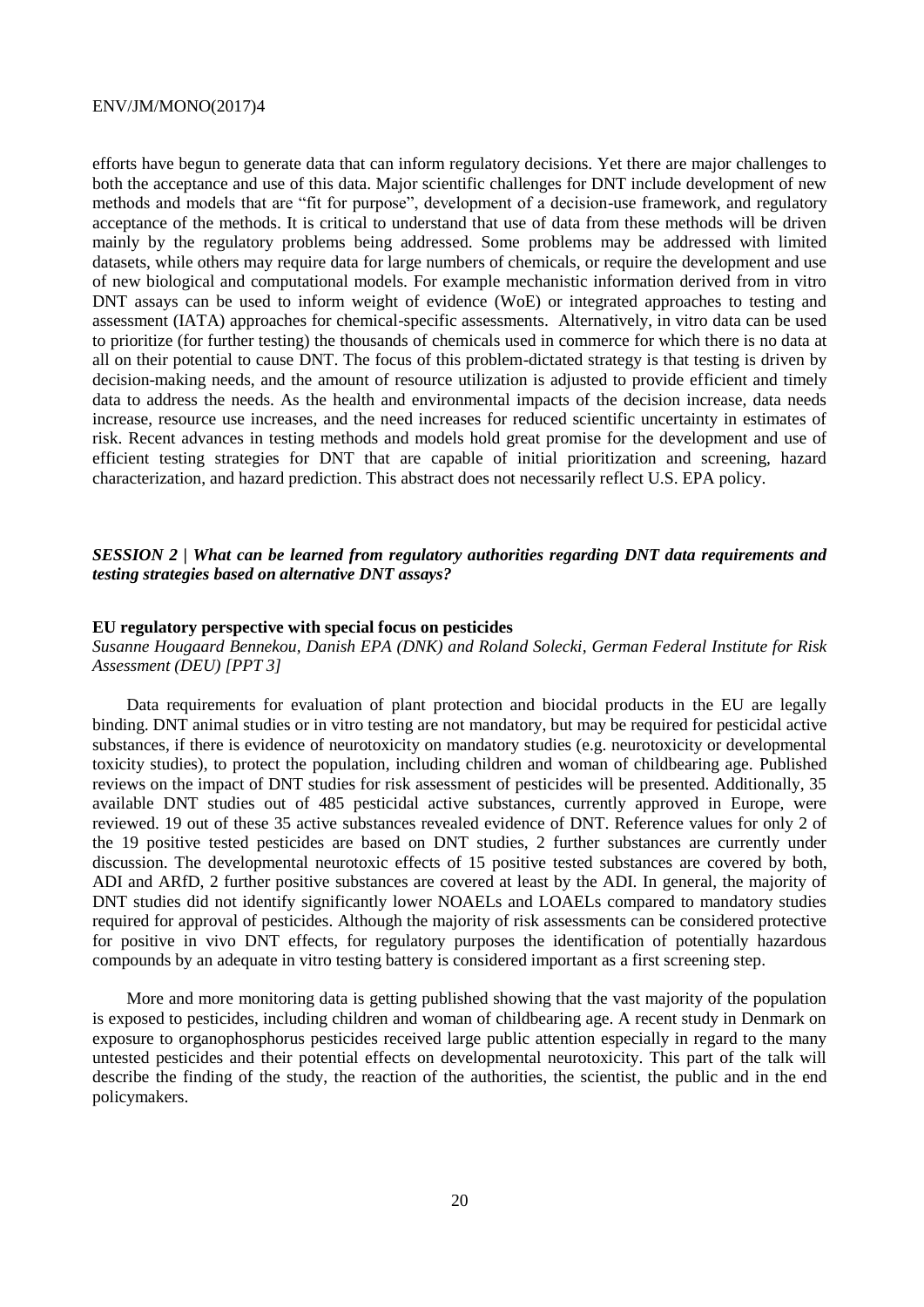#### **Developmental neurotoxicity under the REACH**

*Hannele Huuskonen, European Chemicals Agency (ECHA) [PPT 4]*

REACH is adopted to improve the protection of human health and the environment from the risks that can be posed by chemicals, while enhancing the competitiveness of the EU chemicals industry. It also promotes alternative methods for the hazard assessment of substances. Information on developmental neurotoxicity (DNT) is required in REACH based on a particular concern on (D)NT as part of an extended one-generation reproductive toxicity study (EOGRTS, OECD TG 443) since 2015. The particular concern for DNT may stem from the information of the substance itself or structurally similar substances. Companies are responsible for the safe uses of their substances and testing proposals should be submitted to ECHA if further information is needed. A testing proposal for an EOGRTS must specify and justify the study design addressing the concerns for the substance in question. ECHA evaluates testing proposals and compliance of dossiers, and issues decisions requesting the adequate studies. Instead of a DNT cohort in an EOGRTS, registrants may propose other studies on DNT in order to clarify the concern. Under substance evaluation further concerns may be addressed. According to Article 13(3) of the REACH Regulation, the test generating information on intrinsic properties of substances shall be conducted in accordance with the test methods laid down in a Commission Regulation or in accordance with other international test methods recognised by the Commission or the Agency as being appropriate. In addition, information on intrinsic properties of substances may be generated in accordance with other tests methods provided that the conditions set out in Annex XI are met. Annex XI describes general rules for adaptation and includes, among others, possibilities such as: use of existing data, weight of evidence and in vitro methods. The data as whole must be adequate for the purpose of classification and labelling including categorisation and risk assessment, although results from an individual adaptation approach may fit only for one of those two. To date non-animal approaches such as IATAs (integrated approaches for testing and assessment) for DNT are rare in the dossiers.

## **US EPA's Regulatory Perspective on Developmental Neurotoxicity Studies: A Focus on Pesticides** *Elissa Reaves, U.S. Environmental Protection Agency (USA) [PPT 5]*

The US EPA's Office of Pesticide Programs (OPP) is a licensing program regulating pesticide products in the US. The OPP evaluates the effects of pesticides on human and ecological health. The Food Quality Protection Act of 1996 (FQPA) requires the EPA to add an additional tenfold safety factor to take into account potential pre- and postnatal toxicity and completeness of data with respect to exposure and toxicity to infants and children. This factor may be different only if it is determined that infants and children would be safe. As such, under the FQPA, the OPP may determine the need for more data to inform potential lifestage sensitivity after review of multiple 40 CFR Part 158 guideline studies. The developmental neurotoxicity study (DNT) is a conditionally required study under Part 158 designed to address the potential impact of pesticide exposure on the development of the nervous system. To date, OPP has received and reviewed 101 DNT studies, 18 of which are organophosphates (OPs), and 3 of which are N-methyl carbamates (NMCs). The comparative cholinesterase assay (CCA) is another study design used by the OPP to assess potential lifestage sensitivity. This study evaluates potential differences in cholinesterase inhibition across several lifestages (in utero, perinatal, postnatal, and adulthood) after pesticide exposure. The CCA studies for the OPs and NMCs have proved more sensitive in risk assessment than the DNT. However, of the 101 DNT studies, the OPP has relied upon 24 DNT studies (24%) in setting points of departure for risk assessment. Upon further review of these 24 DNT studies, the offspring were the basis for all 24 DNT LOAELs. Offspring NOAELs were not identified (i.e. the LOAEL was the lowest dose tested) for 7 of the 24 (29%) DNT studies. The offspring effects identified in the 24 DNT studies include: pup mortality in 5 studies, changes in offspring brain morphology in 9 studies, decreased pup weight in 4 studies, behavioral changes in offspring in 5 studies, and developmental delays in 1 study. The need for DNT studies are also being evaluated during the current Registration Review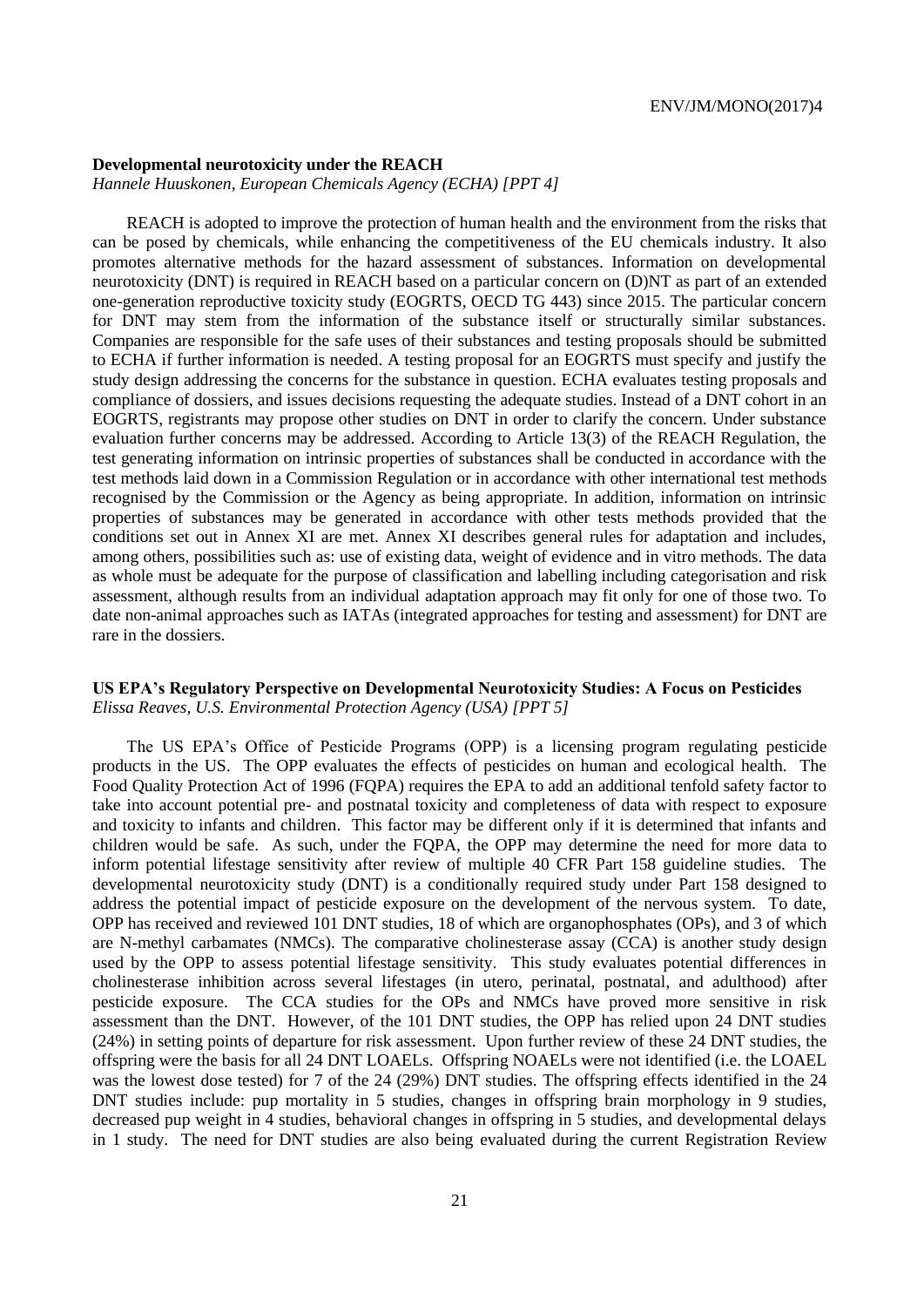phase. The OPP has granted 12 waivers for previously required DNT studies and determined that the DNT is required for 2 additional pesticides. In comparison, the OPP has waived the acute neurotoxicity study for 137 of 155 pesticides and the subchronic neurotoxicity study for 149 of 155 pesticides during Registration Review. The OPP is using adverse outcome pathway (AOP) information in its weight of evidence determination for the DNT in risk assessment and if other assays or studies may provide more sensitive data for risk assessment.

## **US Regulatory Perspective on Developmental Neurotoxicity Testing with Special Focus on Endocrine Disrupting and Industrial Chemicals**

*Stanley Barone Jr., U.S. Environmental Protection Agency (USA) [PPT 6]*

The Endocrine Disruptor Screening Program (EDSP), established under authorities contained in the Federal Food Drug and Cosmetic Act (FFDCA) and the Safe Drinking Water Act (SDWA) amendments required development of a screening program to determine whether certain substances may have endocrine activity in humans and wildlife. One of the key outcomes of developmental endocrine disruption is developmental neurotoxicity. EPA has developed a two tiered approach for screening. EDSP Tier 1 battery is used to identify substances that have potential to interact with estrogen, androgen or thyroid hormone pathways. EDSP Tier 2 assays establish dose response information for adverse effects for substances identified from Tier 1 screening. Currently, neither the EDSP Tier 1 nor Tier 2 battery includes evaluation of neurological function as an endocrine gland or can reveal neurotoxicity as an adverse outcome in the tiered testing paradigm.

EDSP is also advancing the use of ToxCast high throughput screening data and computational models for the purposes of prioritizing and screening a chemical's potential to interact with the endocrine system in humans and wildlife to replace Tier 1 low throughput screening batteries. While this approach will increase the number of chemicals that can be screened for endocrine activity, the current high throughput battery does not cover neurological endpoints in the biological space. The lessons learned from vanguard efforts of the EDSP related to endocrine bioactivity will foster application of these alternative testing methodologies to EDSP and non-EDSP-related evaluation of developmental neurotoxicity and other toxic effects.

The recent passage of Frank R. Lautenberg Chemical Safety for the 21st Century Act which amended the Toxics Substance Control Act only intensifies the requirements and need for prioritization, screening and testing of a large number of chemicals for potential human health environmental risks including developmental neurotoxicity, and other effects related to sensitive subpopulations. To meet this need, OCSPP plans to expand this concept to screen for other endocrine and non-endocrine endpoints.

These new approaches are now being used in a number of decision contexts including EDSP screening and chemical prioritization. Alternative data have also used in the development of adverse outcome pathway (AOP) frameworks for prediction of adverse outcomes and use in weight of evidence analysis. Significant challenges remain to expand the use of alternative test data, including efforts to address key concerns about developmental neurotoxicity screening and testing.

The views expressed in this abstract do not necessarily reflect US EPA policy.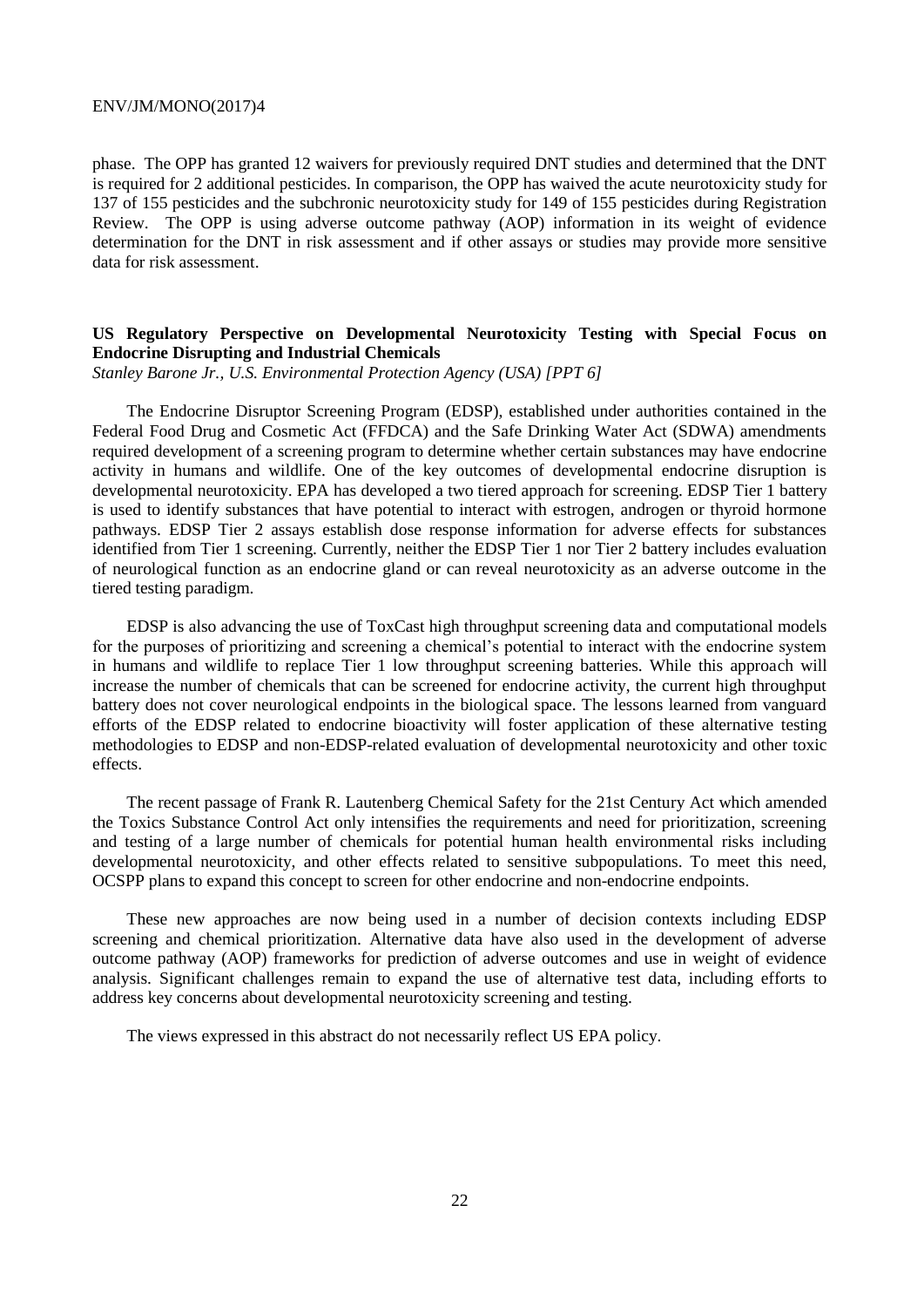*SESSION 3 | What can be learned from industry's experience with DNT testing strategies based on alternative assays?*

#### **EU Industry Perspective: Emphasis on Pesticides**

*Gaby Schmuck, representing European Crop Protection Association (BEL) [PPT 7]*

Investigation of a pesticide for developmental neurotoxicity (DNT) requires specialized test methods and is of great importance when there is an indication the foetus or neonate is more susceptible than the mother. Therefore, DNT studies are required when the toxicological profile of a compound indicates the potential for neurotoxicity or an indirect mechanism that may affect brain development. This particular risk factor is regulated by EFSA, to determine the risk for operator and consumer in crop use, and by ECHA, as a chemical. The current approach to investigate DNT requires complex neurotoxicity, developmental and reproduction toxicity and DNT studies, with an enormous consumption of animals and limited resources, at great cost. Other toxicological areas have shown the utility of alternatives to in vivo studies (e.g., skin and eye irritation, skin sensitization, genotoxicity and endocrine activity) and in these cases validated methods exist. For DNT, the need for reliable, mechanistic-based assays is welcome, to help guide candidate selection and decision making during development, as well as for registrations. Such assays could offer a better understanding of Mode of Action, which helps determine human relevance and appropriate safety factors to protect infants and children. There are many in vitro models and endpoints available, with various benefits and limitations. The challenge is to select the right complement of models and endpoints for use at the appropriate stages of investigation. To identify and establish models to investigate DNT, we can learn from the experience gained in validating other in vitro models.

## **U.S. Industry Perspective: DNT Testing Strategies Based on Alternative Assays**

*Sue Marty, DOW (USA) [PPT 8]*

Industry is engaged in both the development and use of alternative models to assess toxicity. These assays offer opportunities to rapidly select candidate molecules for development, provide data on hazard and read across, prioritize chemicals for subsequent screening/testing, and provide information on mode of action. Data from alternative assays, coupled with in vitro-to-in vivo dose extrapolation and exposure data, can aid in distinguishing compounds of low versus high concern. Advancement of alternative assays for developmental neurotoxicity (DNT) screening is challenging as assessing integrated neurodevelopmental function and structure is complex. To evaluate DNT, a battery of assays will be needed to address a diverse array of DNT targets (neurite outgrowth, myelination, etc.), detect a variety of modes of action, and have utility across a broad spectrum of chemistries. These DNT assays should be "fit for purpose" – i.e., greater uncertainty is acceptable for assays used to prioritize compounds for screening, but stringent validation is needed for assays used for regulatory purposes. Comprehensive assay characterization (e.g., positive and negative control compounds, performance criteria, assay confounders/limitations, domain of applicability) will increase assay utility and improve scientific confidence. Lastly, a better understanding of exposure and adverse outcome pathways for DNT (e.g., relationship of key events, magnitude of effect, potency) will improve our ability to use alternative models to predict adverse DNT effects.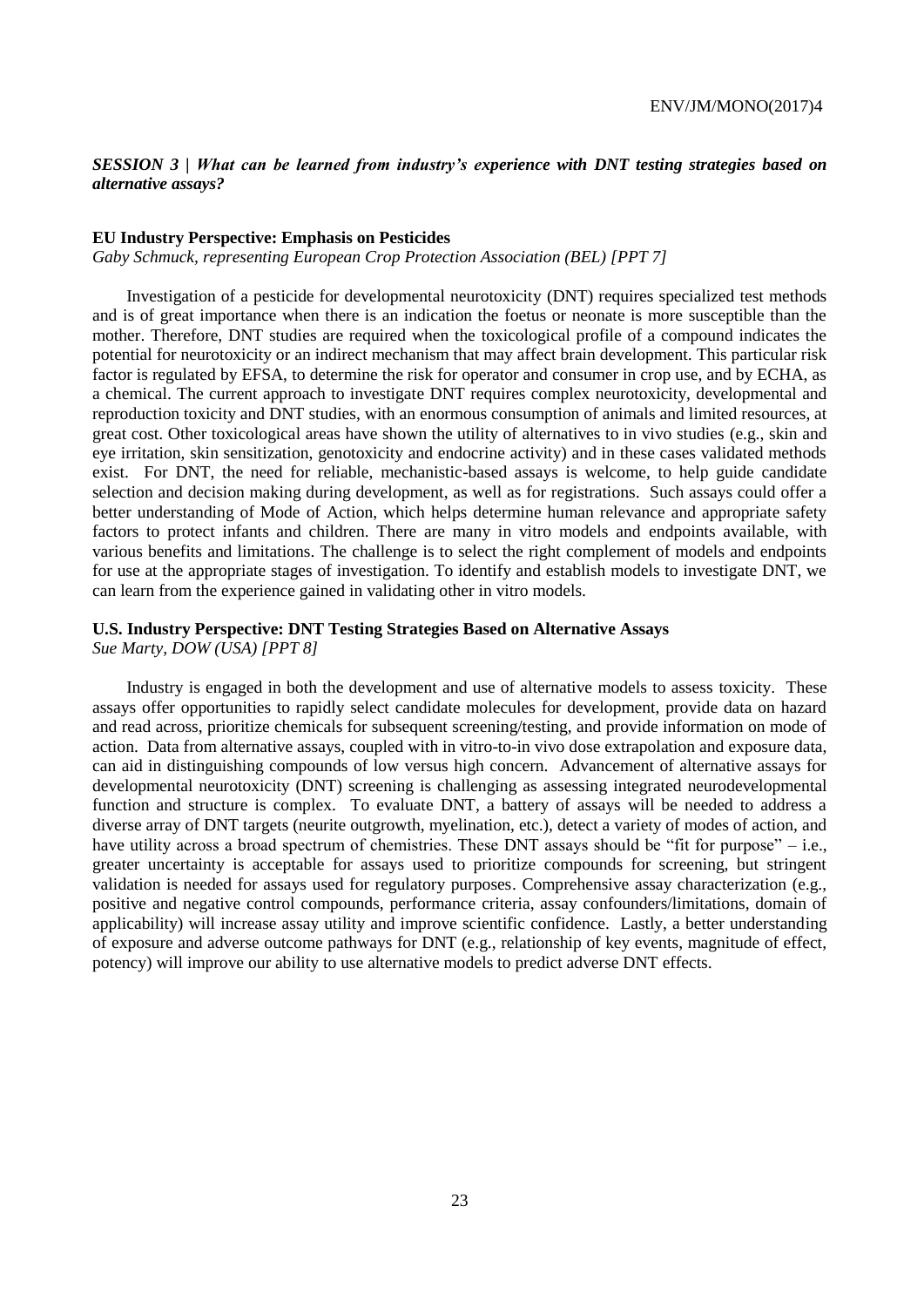#### *SESSION 4 | Why should we encourage the use of DNT testing strategies based on non-animal test methods?*

## **Perspectives on how the Adverse Outcome Pathway concept informs the use of in vitro DNT data for regulatory purposes**

*Anna Price, European Commission Joint Research Centre (JRC) [PPT 9]*

The AOP concept relies on understanding causal relationship between the Molecular Initiating Event (MIE), in which a chemical interacts with a biological target, resulting in a sequential series of measurable key events (KEs), which are triggered at different biological levels (cellular, tissue, organ) ultimately resulting in adverse outcome (AO) manifesting in an individual organisms and/or a population. DNT AOPs hold great potential to impact the manner in which in vitro DNT data can be interpreted since the causative links between MIEs, KEs and AO are based on empirical, mechanistic data and biologically relevant knowledge, providing more certainty for regulatory use.

Moreover, AOPs provide a strong biological/pathophysiological rationale to compound classification, which is usually based on chemical structures correlated to apical endpoints from animal experiments. It is an important tool that facilitates generation of the data needed for formation of chemical biological categories: chemicals can be grouped according to their MIEs, and common KEs. AOP-based biological chemical grouping has the potential to add a value for DNT testing due to the complex nature of the underlying biology that is currently inadequately captured by chemical category formation (structure or reactivity). Furthermore, read-across and toxicity classification models can be vastly improved when large amounts of in vitro data are available from high-throughput testing. However, currently the limited number of the developed DNT AOPs has hampered both judgement of the predictive ability, as well as regulatory use of high-throughput in vitro DNT data.

The concept that underlies the AOP framework can also guide more effective selection of existing in vitro DNT data and can advise on the most relevant in vitro tests to be included in Integrated Approaches to Testing and Assessment (IATA) for generation of new data reflecting appropriate coverage of MIEs and KEs.

In this presentation possible AOP applications in regulatory context will be discussed based on examples of the existing DNT AOPs.

#### **How to link test systems to the prediction of developmental neurotoxicity (DNT)**

*Marcel Leist, University of Kostanz (DEU) [PPT 10]*

As DNT is assumed to result from the modulation of fundamental neurodevelopmental processes (such as neuronal differentiation, precursor cell migration or neuronal network formation) by chemicals, the first generation of alternative DNT tests target these processes. The advantage of such types of assays is that they capture toxicants with multiple targets and modes-of-action. Moreover, the processes modelled by the assays can be linked to toxicity endophenotypes (TEP), i.e. alterations in neural connectivity that form the basis for neurofunctional deficits in man. The concept of 'toxicity endophenotypes' focuses on fundamental biological processes of relevance to adverse outcomes at the organismal level that can be modelled by in vitro systems. Characteristic adverse outcomes in the field of DNT are cognitive or psychomotor deficits, including reduced IQ, attention deficit, ataxia or various sensory disturbances, in addition to malformations (e.g. spina bifida or microcephaly). They describe external/apical phenotypes that are functionally defined, and which are difficult to model using presently-known in vitro systems. Most knowledge on human DNT compounds relates to these externally manifested functional phenotypes (= exophenotypes). For development of relevant model systems, we need approaches to link the 'exophenotype', caused by xenobiotic exposure in the intact organism, to the effects the compound triggers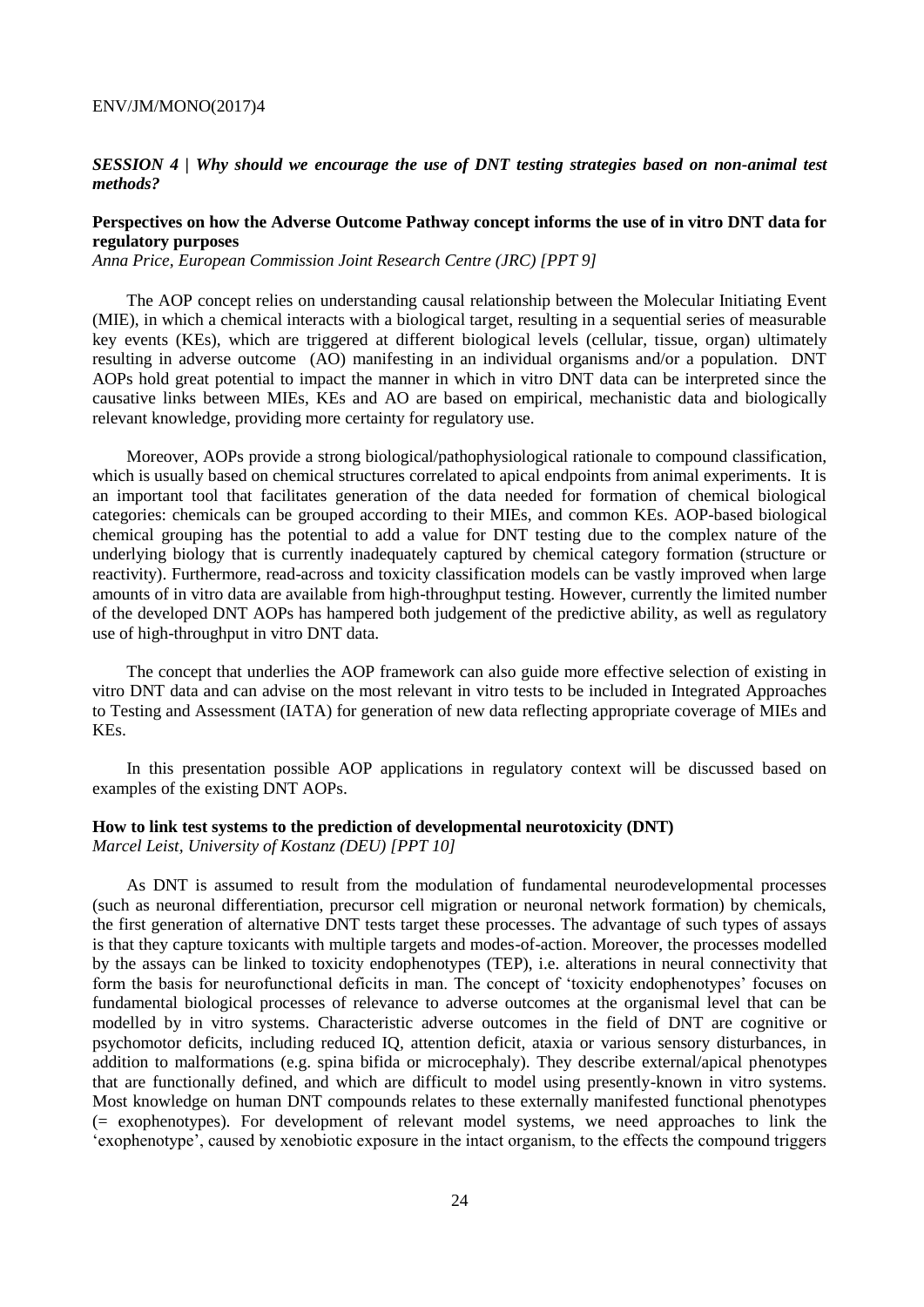in in vitro test systems. TEP describe the altered functional or structural connectivity or responsiveness of parts of the nervous system triggered by xenobiotics. All developmental neurotoxicants are expected to affect at least one fundamental biological process in vivo, and this would result in an altered TEP. Thus, TEP represent a key link between the known effects of DNT chemicals and their effects in in vitro systems.

## *SESSION 5 | Discussion Group (DG) sessions: OECD case studies for potential testing strategies based on non-animal test methods and a draft framework for building a DNT testing battery*

## **Introduction to OECD case studies for potential testing strategies and a draft framework for building a DNT testing battery**

*Ellen Fritsche, Dusseldorf University (DEU) [PPT 11]*

During brain development neurodevelopmental processes are guided by distinct signalling pathways and orchestrated over time. This knowledge is utilized for novel approaches for developmental neurotoxicity (DNT) testing: dissection of complex brain formation into individual neurodevelopmental processes that can be studied in a dish in vitro. The idea is that interference with of any of the processes necessary for proper brain development will lead to an adverse outcome. Because individual processes are guided by specific signalling pathways, it is implied that a battery of individual test needs implementation into the alternative testing strategy; it is not sufficient to study just one of the neurodevelopmental processes. Such an in vitro testing strategy is proposed to be comprised of 5 to 6 assays covering a multitude of neurodevelopmental processes. Some of these will be presented by using a case study: neurodevelopmental effects of methylmercury. As an in vitro test is not a stand-alone method, it is furthermore proposed that the in vitro test battery might be part of an integrated testing strategy. Here, the first tier would be kinetic modelling of the compound to understand the order of magnitude of internal exposure in the human developing brain in vivo. The next tier would contain the in vitro testing battery followed by alternative model organism testing, e.g. in the developing zebrafish. In case there is concern that would call for targeted in vivo testing in the rat, another tier, rodent in vitro testing, would be infixed that ensures a species-independent mode-of-action of the compound. This is necessary because in a targeted in vivo approach investigations are based on the compound's mode-of-action.

In summary, such an alternative, tiered DNT testing approach is faster and cheaper than current in vivo testing, takes mode-of-action and species effects into consideration, and is thus thought to be an improvement of the current DNT testing paradigm.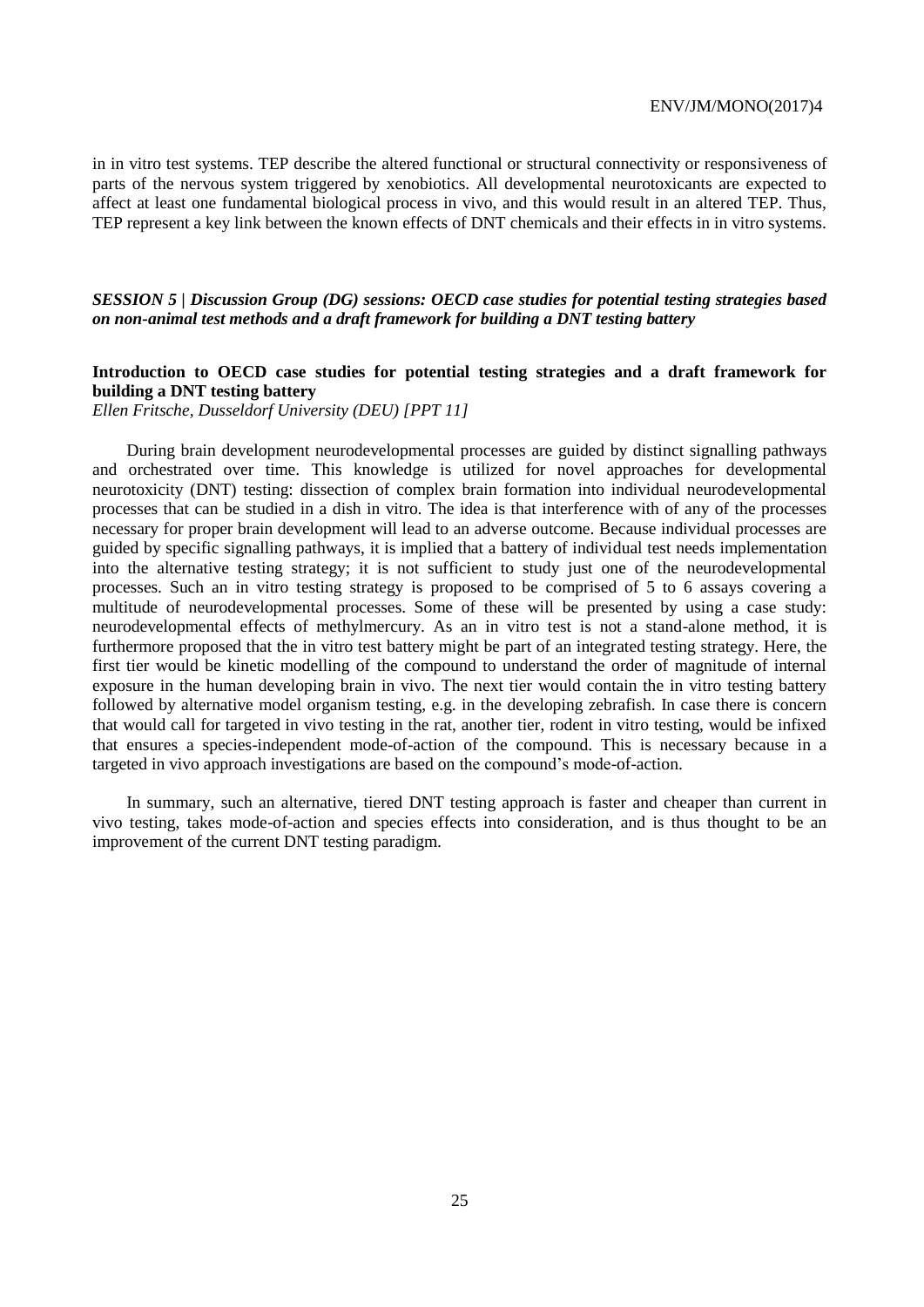## **ANNEX 5 – SLIDES OF SPEAKERS' PLENARY PRESENTATIONS**

## **Please refer to the separate publication for full Annex 5**

## **ENV/JM/MONO(2017)87/ANN2**

## **[PPT 1] Why screening for developmental neurotoxicity? – A few thoughts from an epidemiological perspective**

*Thorhallur Halldorsson, University of Iceland on behalf of European Food Safety Authority (EFSA)* 

#### **[PPT 2] Alternative Test Methods for Developmental Neurotoxicity: A History and Path Forward**

*Kevin Crofton, U.S. Environmental Protection Agency (USA)* 

## **[PPT 3] EU regulatory perspective with special focus on pesticides**

*Susanne Hougaard Bennekou, Danish EPA (DNK) and Roland Solecki, German Federal Institute for Risk Assessment (DEU)* 

#### **[PPT 4] Developmental neurotoxicity under the REACH**

*Hannele Huuskonen, European Chemicals Agency (ECHA)*

**[PPT 5] US EPA's Regulatory Perspective on Developmental Neurotoxicity Studies: A Focus on Pesticides** 

*Elissa Reaves, U.S. Environmental Protection Agency (USA)* 

**[PPT 6] US Regulatory Perspective on Developmental Neurotoxicity Testing with Special Focus on Endocrine Disrupting and Industrial Chemicals** 

*Stanley Barone Jr., U.S. Environmental Protection Agency (USA)* 

## **[PPT 7] EU Industry Perspective: Emphasis on Pesticides**

*Gaby Schmuck, representing European Crop Protection Association (BEL)* 

**[PPT 8] U.S. Industry Perspective: DNT Testing Strategies Based on Alternative Assays** 

*Sue Marty, DOW (USA)* 

**[PPT 9] Perspectives on how the Adverse Outcome Pathway concept informs the use of in vitro DNT data for regulatory purposes** 

*Anna Price, European Commission Joint Research Centre (JRC)* 

## **[PPT 10] How to link test systems to the prediction of developmental neurotoxicity (DNT)**

*Marcel Leist, University of Kostanz (DEU)*